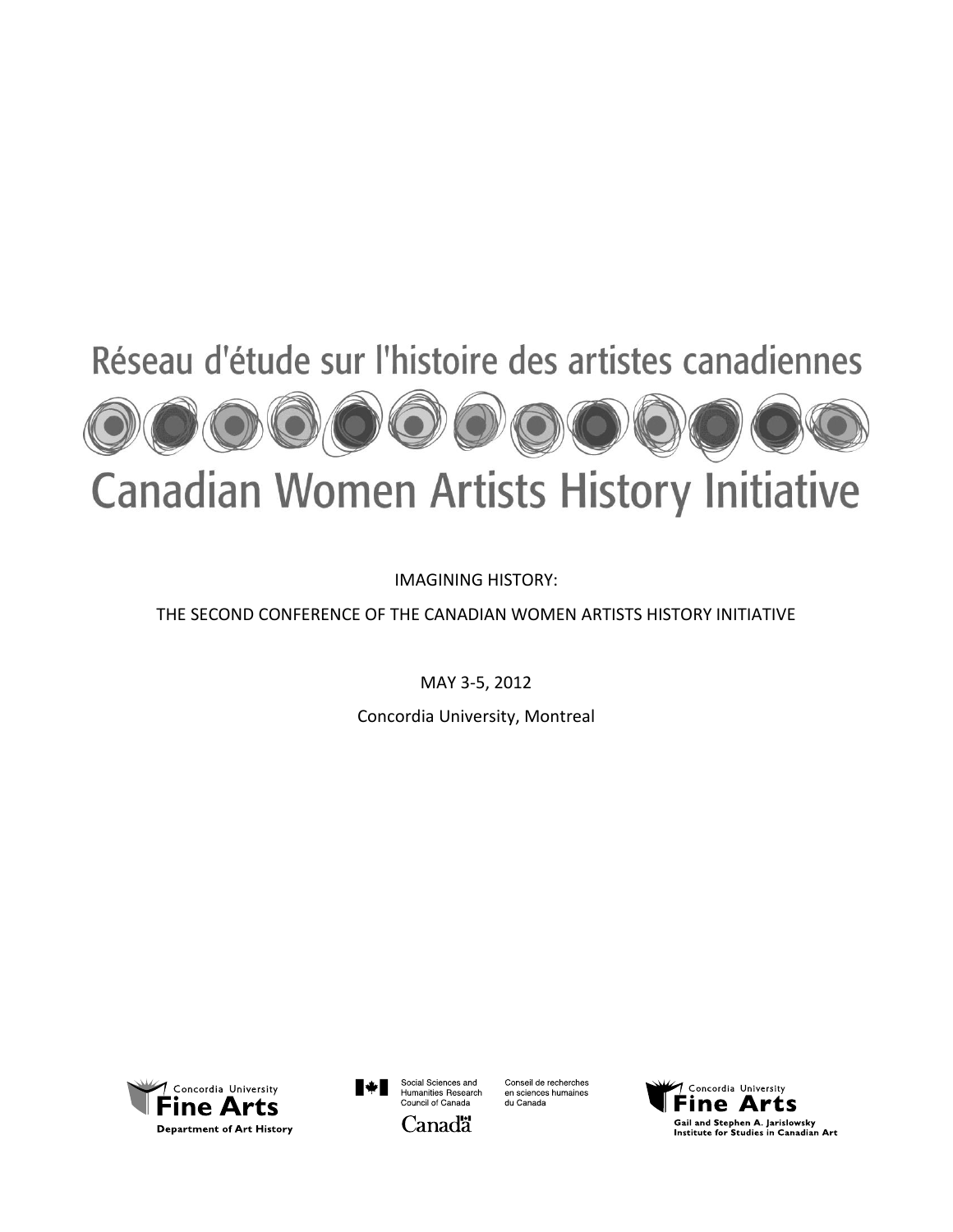## **Conference Program 2012**

*Thursday 3 May* 

| Registration (outside MB S2.210)                                                                                                             |
|----------------------------------------------------------------------------------------------------------------------------------------------|
| Welcoming Remarks (MB S2.210)                                                                                                                |
| Catherine MacKenzie (Department of Art History, Concordia University)<br>Kristina Huneault (Department of Art History, Concordia University) |
| Keynote address                                                                                                                              |
| Individual Lives, Collective Histories: Representing Women Artists in the Twenty-<br><b>First Century</b>                                    |
| Mary Sheriff, W.R. Kenan, Jr. Distinguished Professor<br>University of North Carolina at Chapel Hill                                         |
| Reception (EV 3.741)                                                                                                                         |
| Friday 4 May                                                                                                                                 |
|                                                                                                                                              |

08h30 - 16h00 Registration (EV 3.725 Gail and Stephen A. Jarislowsky Institute for Studies in Canadian Art)

09h00 - 10h30: **BLOCK A**

## **STRAND ONE: METHOD** Retelling Feminism I: Theory and Narrative (EV 1.605)

Moderator: Susan Cahill (Nipissing University)

[Ordinary Affects: Folk Art, Maud Lewis and the Social Aesthetics of the Everyday,](http://www.youtube.com/embed/qnN2YgtlwDA) Erin Morton (University of New Brunswick)

[Are We There Yet?](http://www.youtube.com/embed/NJKEtmKlGSI) Critical Thoughts on Feminist Art History in Canada, Kristy A. Holmes (Lakehead University) [Gendering the Artistic Field:](http://www.youtube.com/embed/2XatiLMYxKY) The Case of Emily Carr, Andrew Nurse (Mount Allison University)

## **STRAND TWO: HISTORY By Album, Print and Brush: Early Canadiana** (EV 3.760)

Moderator: Anna Hudson (York University)

Louise Amélie Panet (1789-1862), Caricature and Visual Satire in Lower Canada, Dominic Hardy (L'Université du Québec à Montréal)

[Decoding a Victorian Woman's Album: A Case Study in the Reading of Autobiography](http://www.youtube.com/embed/UH0Z3oU2WQ8), Pat Sheppard (Concordia University)

EnGendering Canadian Humour: Alice Killaly's *A Picnic to Montmorenci* (1868), Arlene Gehmacher (Royal Ontario Museum)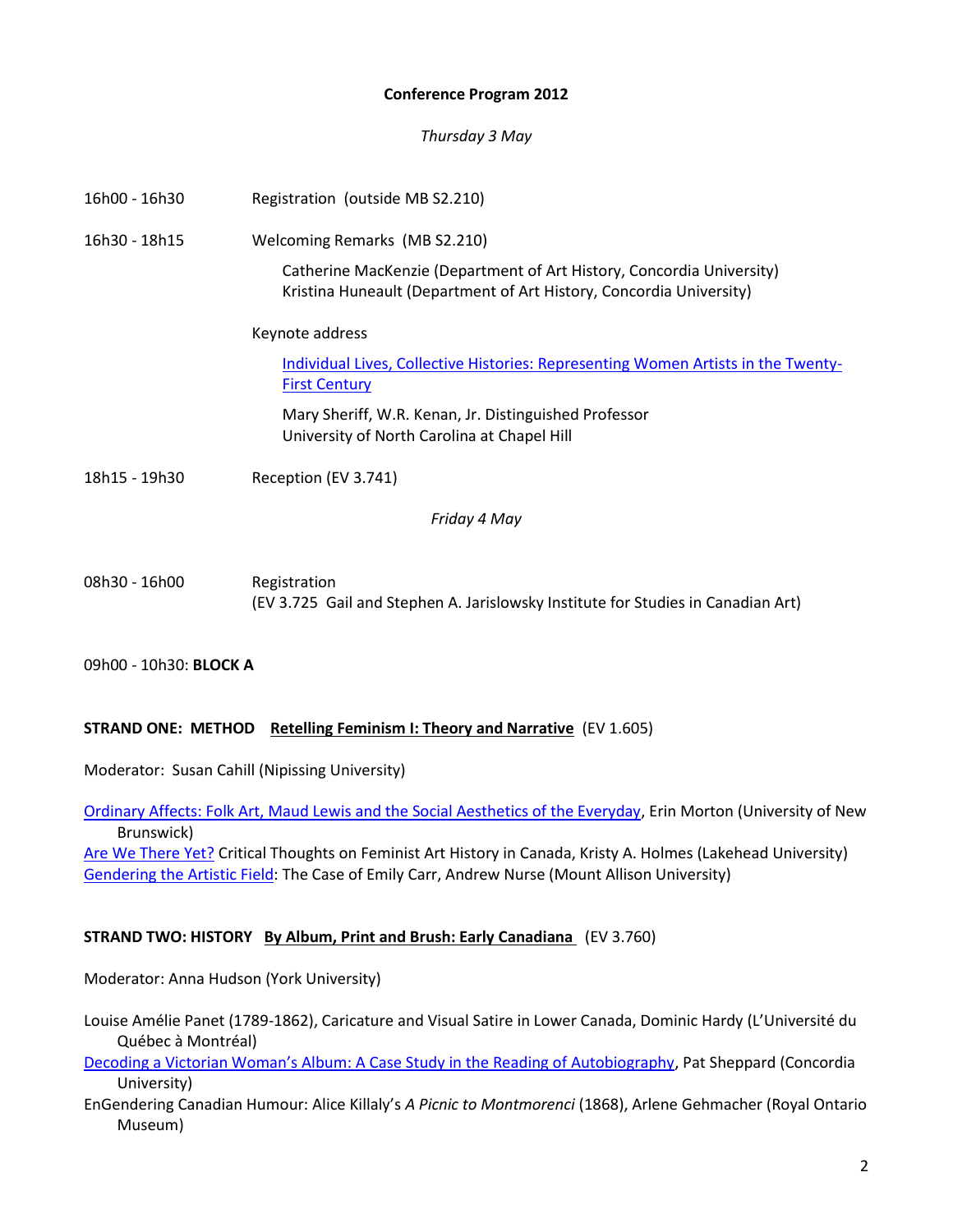## **STRAND THREE: PRACTICE Art and Activism** (EV 1.615)

Moderator: Monika Kin Gagnon (Concordia University)

[Escaping the Cage: Cultural Performance as Activism, 1890](http://www.youtube.com/embed/9vaBjcT9ijs)–1951, Sherry Farrell Racette (University of Manitoba) [Intersecting Practices of Art and Activism: Joane Cardinal-Schubert, Doreen Jensen, and Daphne Odjig,](http://www.youtube.com/embed/7WUhLzyltyQ) Lee-Ann Martin (Canadian Museum of Civilization) [Joyce Wieland's Party](http://www.youtube.com/embed/lDUwd6GTugE), Joan Borsa (University of Saskatchewan)

10h30-11h00: Coffee Break (EV 2<sup>nd</sup> floor lobby)

11h00 - 12h30: **BLOCK B**

## **STRAND ONE: METHOD (continued) Retelling Feminism II: Alternate Historiographies** (EV 1.605)

Moderator: Susan Cahill (Nipissing University)

- [Why should you know Julia Crawford? Or, the Gallery, the University and the Rules of the Game,](http://www.youtube.com/embed/tNnBfbvulII) Kirk Niergarth (Mount Royal University)
- [City Life: Gender, Modernism, and the Curious Life and Afterlife of the Beaver Hall Group,](http://www.youtube.com/embed/7fJ9jZiXTOc) Brian Foss (Carleton University)
- *La Chambre nuptiale* [de Francine Larivée \(1976\) et la fin de la dichotomie entre l'art savant et l'art populaire:](http://www.youtube.com/embed/PVIAGCbxlxY)  [une oeuvre issue de l'idéologie de la démocratie culturelle,](http://www.youtube.com/embed/PVIAGCbxlxY) Anithe de Carvalho (L'Université du Québec à Montréal)

## **STRAND TWO: HISTORY (continued) Beading and Embroidery: Traditional Aboriginal Arts** (EV 1.615)

Moderator: Wahsontiio Cross (Independent Scholar)

La présence [des Amérindiennes dans l'art du Canada au 17](http://www.youtube.com/embed/ZtuZfSSQAlQ)<sup>e</sup> siècle, Laurier Lacroix (UQAM) [Wendat Women's Arts: Values of Individuality and Community](http://www.youtube.com/embed/yaEWEO2gCnI), Anne de Stecher (Carleton University) [Remember Me: Early Twentieth Century Beadwork and Collecting at the Six Nations of the Grand River,](http://www.youtube.com/embed/9MLDMCK1bK8) Stacey Loyer (Carleton University)

## **STRAND THREE: PRACTICE (continued) Healing and Transformation** (EV 3.760)

Moderator: Loren Lerner (Concordia University)

Making Histories: Sanaugait and a New History of Inuit Women's Cultural Production, Alena Buis and Sarah Smith (Queen's University)

[Healing Vibrations? Alma Rumball's Visionary Paintings](http://cwahi.concordia.ca/sources/resources/Maggie_Atkinson.pdf) *\*text only\**, Maggie Atkinson (Memorial University) Lorraine Malach's *Exultation* [as Transformation,](http://www.youtube.com/embed/Ypd_gHoke3M) Susan Surette (Concordia University)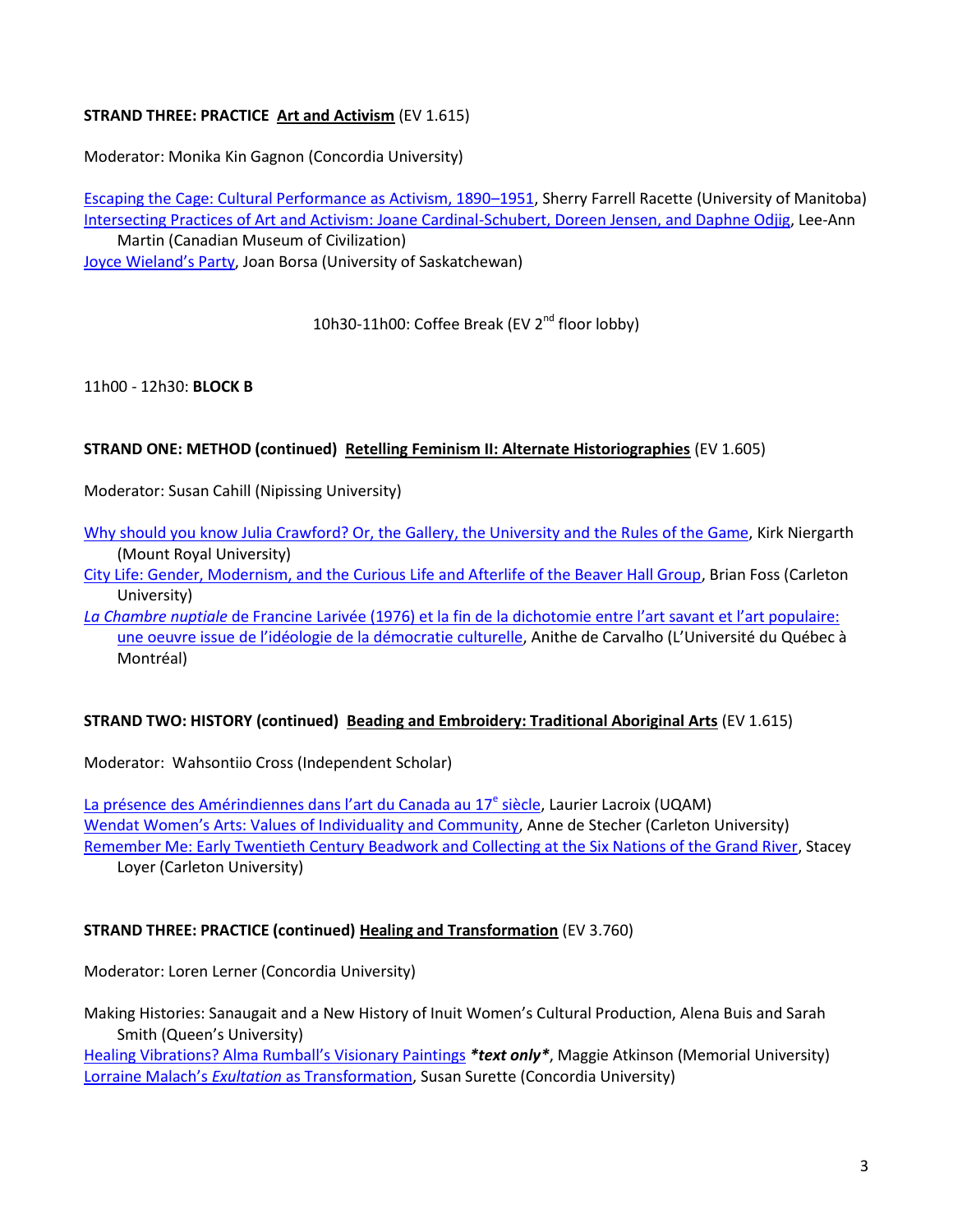## 12h30-14h30: Lunch

14h30 - 16h00: **BLOCK C**

## **STRAND ONE: METHOD (continued) Missing Information: The Challenges of Women's Art History** (EV 3.760)

Moderator: Catherine Sinclair (Ottawa Art Gallery)

[Off the Wall: 'Jane Hamilton O.S.A. active 1876](http://www.youtube.com/embed/_Gwi0xaeA5Q)-1887', Michelle Gewurtz (Brandeis University) [Some Early Nova Scotian Women Artists](http://www.youtube.com/embed/6cHlrlY_uro), Dianne O'Neill (Art Gallery of Nova Scotia) [Public History and Cultural Production: Women's Contributions to Canada's Heritage](http://www.youtube.com/embed/FsG-afC4RFQ), Andrea Terry (Carleton University)

## **STRAND TWO: HISTORY (continued) Women's Missions: Art, Change and Community** (EV 1.605)

Moderator: Janice Helland (Queen's University)

[Jessie Luther and the Craft of Healing,](http://www.youtube.com/embed/gBew__WiDto) Susan Cahill (Nipissing University) [Textiles Anonymous: Canadian Women and Temperance Banners,](http://www.youtube.com/embed/SqrkILRVIvM) Julia Skelly (Concordia University) [Stories Still to be Told: Canadian Women Missionary Artists in China, 1900-1947,](http://www.youtube.com/embed/gxj6mbgDj4k) Catherine MacKenzie (Concordia University)

## **STRAND THREE: PRACTICE (continued) Gender and Collaboration** (EV 1.615)

Moderator: Dr. Krista Lynes (Concordia University)

[Living Ahead of its Time: Art Deco House in Toronto,](http://www.youtube.com/embed/O6Hy7I2N7B0) Alla Myzelev (University of Guelph) [Landscape Design, Collaboration and Gender: Challenges and Opportunities for the New Feminist History of](http://www.youtube.com/embed/LUtDtMF5xUI)  [Canadian Art,](http://www.youtube.com/embed/LUtDtMF5xUI) Cynthia Hammond (Concordia University)

[The Group: Founders of The Photographers Gallery, Saskatoon, Saskatchewan 1970-1972,](http://www.youtube.com/embed/7G6j8e9VIn8) Martha Langford (Concordia University)

> 16h00 - 16h30: Coffee Break (EV 2<sup>nd</sup> floor lobby) and time to walk to MB S2.210

## **BOOK LAUNCH Rethinking Professionalism: Essays on Women and Art in Canada** (MB S2.210)

16h30 - 17h30: **LECTURE**

[Learning to Rethink Professionalism,](http://www.youtube.com/embed/CJ3AuZcRqs4) Kristina Huneault (Concordia University)

17h30 - 18h30: **RECEPTION** (EV 3.741)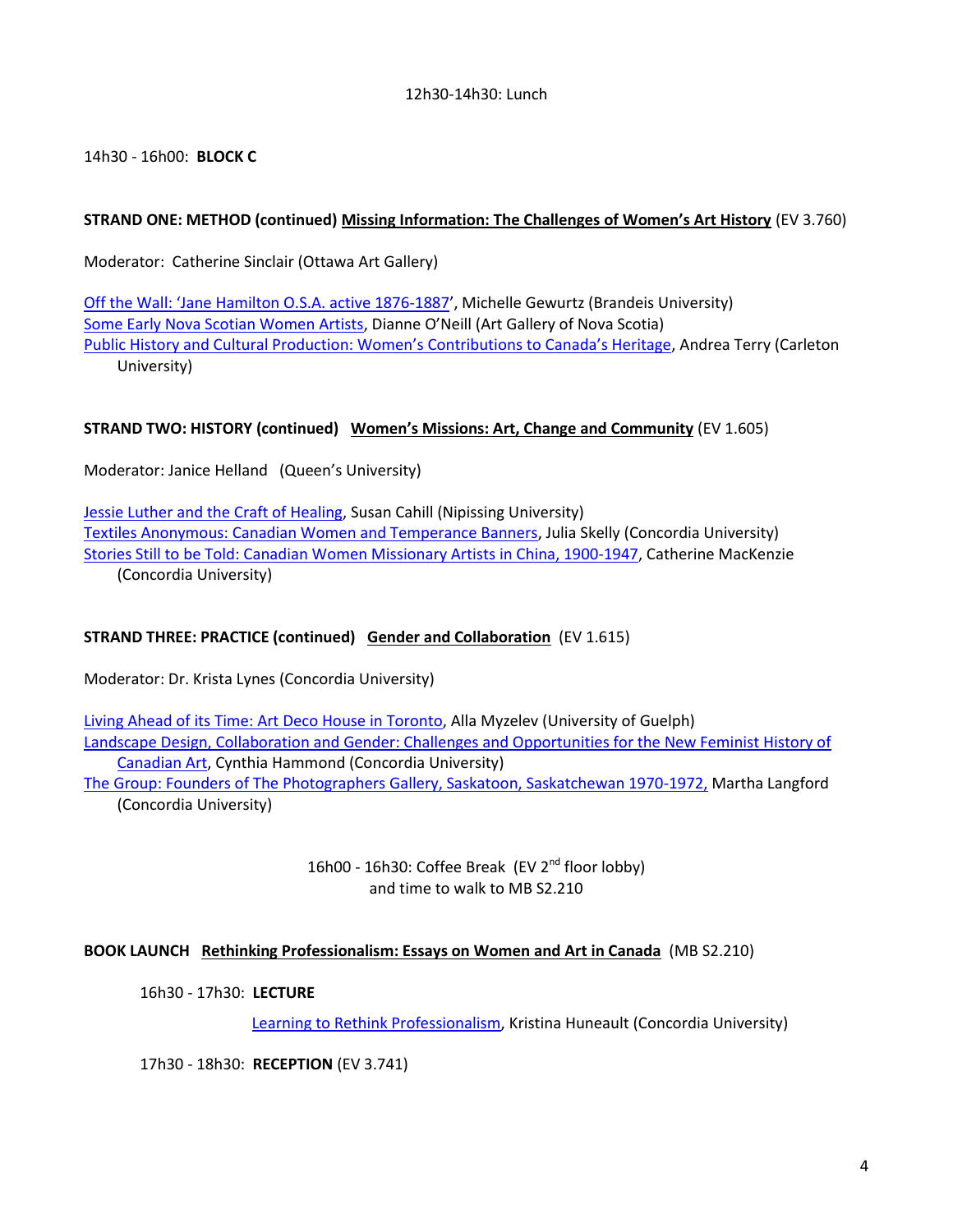## *Saturday 5 May*

08h30 - 12h00 Registration (EV 3.725 Gail and Stephen A. Jarislowsky Institute for Studies in Canadian Art)

## 09h00 - 10h30: **BLOCK A**

## **STRAND ONE: METHOD (continued) Discovery: Research and Archives in Women's Art History** (EV 3.760)

Moderator: Cyndie Campbell (National Gallery of Canada)

[Greetings from Montreal,](http://www.youtube.com/embed/CKqF5ySOz34) Monique Nadeau-Saumier (Independent scholar) [Seeking the Archival Traces of Historical Women Artists,](http://www.youtube.com/embed/Wn3mn9wCiiI) Amy Marshall Furness (Art Gallery of Ontario) Canadian Women's Art at [Exhibition up to 1930: An Analysis of Published Catalogues,](http://www.youtube.com/embed/x3J4FISEINg) Jonathan Franklin (National Gallery of Canada)

## **STRAND TWO: HISTORY (continued) Home, Family and Empire** (EV 1.605)

Moderator: Mary Vipond (Concordia University)

[Kodaking and Being Kodaked: The Guisachan Photographs of Ishbel, Lady Aberdeen,](http://www.youtube.com/embed/STT4Xl_CwnM) Carolyn MacHardy (University of British Columbia) [Crafting Empire: Intersections of Irish](http://www.youtube.com/embed/D6zKvOSKPU8) and Canadian Women's History, Elaine Paterson (Concordia University) [A Canadian Artist in King Arthur's Court](http://www.youtube.com/embed/kGOTPXKWgLA), Samantha Burton (McGill University)

#### **STRAND THREE: PRACTICE (continued) Contemporary Women's (Self) Representation** (EV 1.615)

Moderator: Johanne Sloan (Concordia University)

[L'\(auto\)representation des femmes: Des pratiques artistiques en mutation?,](http://www.youtube.com/embed/FFaymeaAWsc) Eve Lamoureux (L'Université du Québec à Montréal)

Aging-Related Images[: A Case Study of Marion Wagschal's Figurative Self](http://www.youtube.com/embed/eLEr--pBdww)-Portraits, Loren Lerner (Concordia University)

Time is a Bitch: The Aging Female Body – [a Site of Power in the Work of Dominique Rey, Meera Margaret Singh](http://www.youtube.com/embed/fL6QOWq95M8)  [and Suzy Lake,](http://www.youtube.com/embed/fL6QOWq95M8) Mary Reid (University of Manitoba)

10h30 - 11h00: Coffee Break (EV 2<sup>nd</sup> floor lobby)

11h00 - 12h30: **BLOCK B**

## **STRAND ONE: METHOD (continued) Women and Museums** (EV 1.605)

Moderator: Laura Brandon (Canadian War Museum)

[Women as Art Brokers in Mid-Twentieth-Century Canada,](http://www.youtube.com/embed/YXPYIuLqUFU) Anne Whitelaw (Concordia University) [Looking for Women in the Art of War,](http://www.youtube.com/embed/jMhqgTNxDUA) Laura Brandon (Canadian War Museum) [Entre art public et peinture : le cas de Marcelle Ferron au Pavillon d'](http://www.youtube.com/embed/qzHSCQiyHuU)art québécois et Canadian du Musée des [beaux-arts de Montréal](http://www.youtube.com/embed/qzHSCQiyHuU), Veronique Millet (L'Université du Québec à Montréal)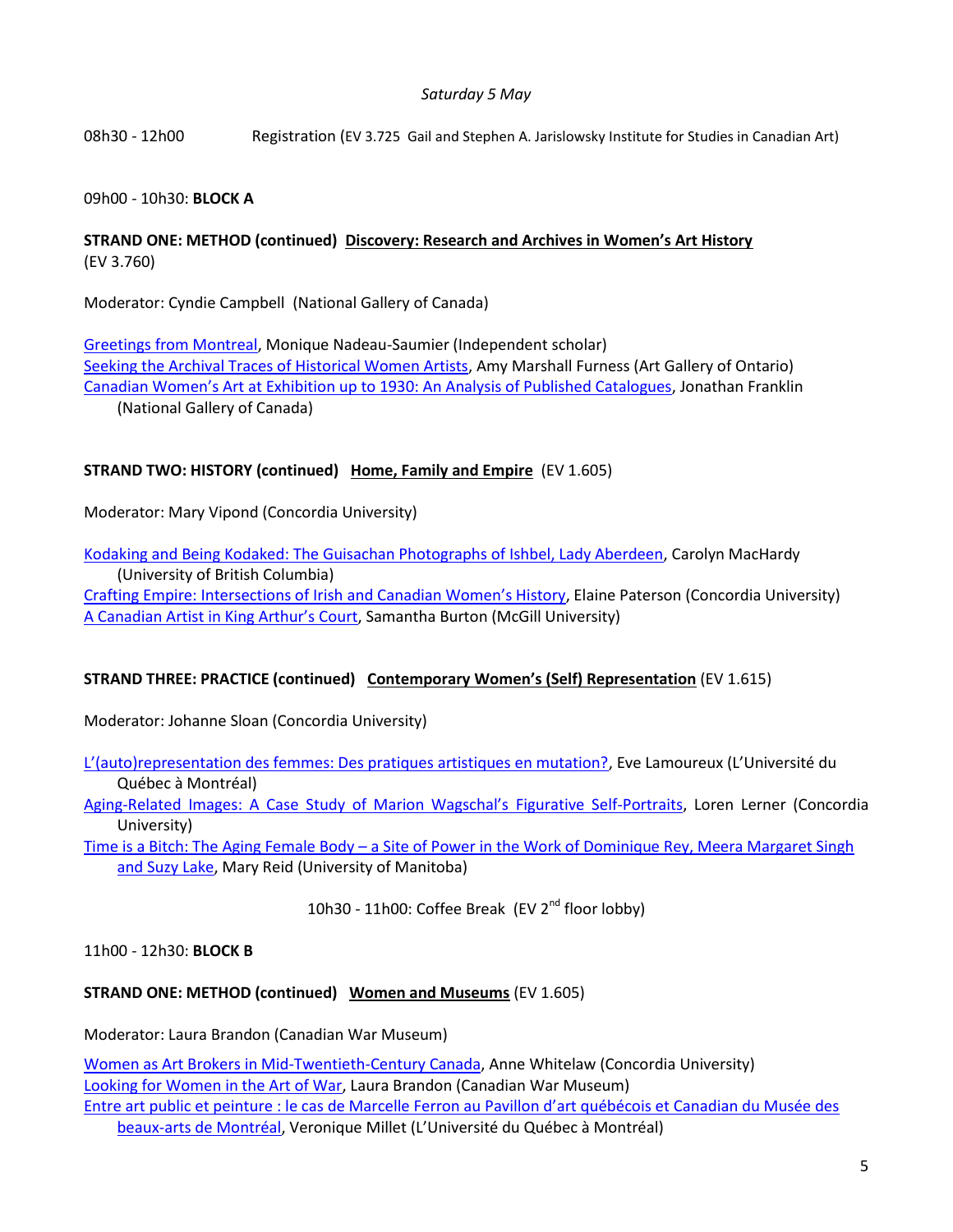## **STRAND TWO: HISTORY (continued) Women and Social Change in the '20s, '30s and '40s** (EV 1.615)

Moderator: Esther Trépanier (Université de Québec à Montréal)

[On the Line: Young Working Girls in Edwin Holgate's](http://www.youtube.com/embed/6YDUGbCEA8Q) *Wrong Number*, Melissa Alexander (Carleton University) Elizabeth [Cann's Representations of Women and Everyday Life](http://www.youtube.com/embed/rjP0oLs_I-0), Gemey Kelly (Owens Art Gallery) [Molly Lamb Bobak as a Wartime Portraitist,](http://www.youtube.com/embed/BnCQ0BY-RfM) Lora Senechal Carney (University of Toronto Scarborough)

## **STRAND THREE: PRACTICE (continued) Performance and Enactment** (EV 3.760)

Moderator: Barbara Clausen (Université de Québec à Montréal)

[Beyond The Domestic Sphere: Reconsiderations of Gathie](http://www.youtube.com/embed/CRwnnG9MuLQ) Falk's performance work, Red Angel (1972), Sarah Watson (Concordia University)

*The Specter of a Rose*[: Re-enactment of the History of Photography and Autofiction for New Histories of](http://www.youtube.com/embed/5N48f8_UNUM)  [Contemporary Art,](http://www.youtube.com/embed/5N48f8_UNUM) Maryse Larivière (University of Western Ontario)

[Les Fermières Obsédées : L'art féministe est mort, vive l'art féministe](http://www.youtube.com/embed/ZVWi-lgDzGs), Marie-Claude Gingras-Olivier (L'Université du Québec à Montréal)

## 12h30 - 14h30: Lunch

14h30 - 16h00: **BLOCK C**

## **STRAND ONE: METHOD (continued) Attribution, Audience and Display: Craft in Canada** (EV 1.605)

Moderator: Cynthia Cooper (McCord Museum)

[Whose Quilt is it Anyway?](http://www.youtube.com/embed/-5PVznidUKg) Alicia Boutilier (Agnes Etherington Art Centre) [Marion Nicoll's Crafty Path: The Road Not Taken](http://www.youtube.com/embed/nqHWeH1RI00), Jennifer Salahub (Alberta College of Art and Design) [Celebrating Canada's Craft Amateurs](http://www.youtube.com/embed/Jtd5StRML08), Sandra Alfoldy (NSCAD University)

## **STRAND TWO: HISTORY (continued) Changing Canadian Modernisms** (EV 3.760)

Moderator: Sandra Dyck (Carleton University Art Gallery)

[A Bridge and a Blind Spot: Feminism, Modernism, and the Work of Eva Stubbs,](http://www.youtube.com/embed/LFlBAV2R9k0) Andrew Kear (Winnipeg Art Gallery)

Sixteen years: Modernism [and the brief visual arts career of Laura Evans Reid,](http://www.youtube.com/embed/2o2czhYUFk4) Ruth Burns (Art Gallery of Alberta) [Emma Lake Revisited: Memory, Artefact and Art History Methodology,](http://www.youtube.com/embed/vQO1CfSRhr8) Mona Holmlund (University of Saskatchewan)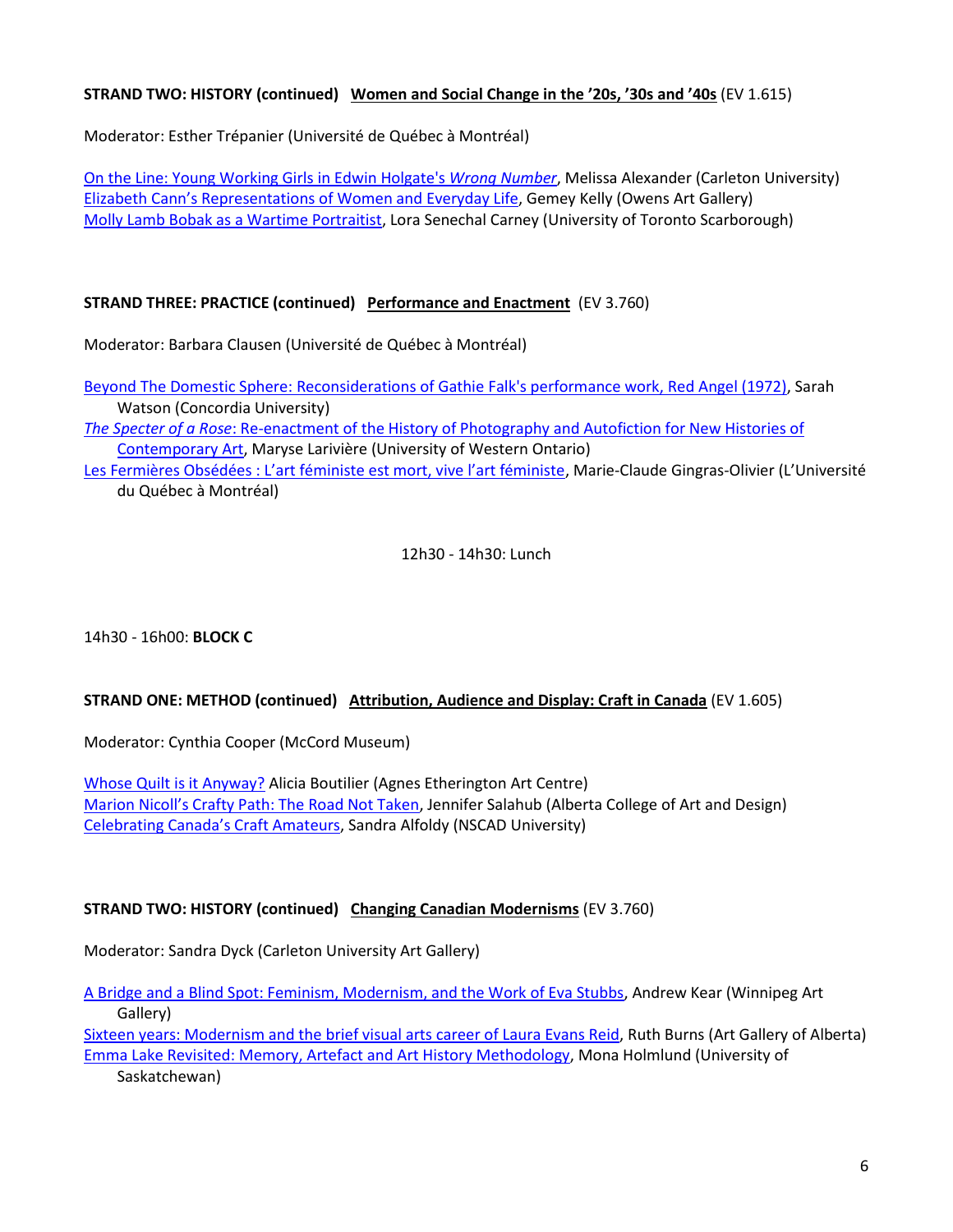## **STRAND THREE: PRACTICE (continued) Art and Technology** (EV 1.615)

Moderator: Reesa Greenberg (Independent Scholar)

[Women, Art and Telecommunications in Canada 1975-1985,](http://www.youtube.com/embed/nHXVHCBcLug) Caroline Langill (OCAD University) [Archiving, Mobile Technology and Bodies: The Work of Liss Platt](http://www.youtube.com/embed/HhFEOQCAtb4), Mary O'Connor (McMaster University)

16h00 - 16h15: Coffee Break (EV 2<sup>nd</sup> floor lobby)

## 16h30 - 17h00: **CLOSING ADDRESS** (EV 1.605)

[The Missing Future,](http://www.youtube.com/embed/4Q75fcDrlgk) Joyce Zemans (Professor Emerita, York University)

#### 17h00 - 17h10: **CLOSING THANKS** (EV 1.605)

Janice Anderson, Concordia University

We wish to thank the Social Sciences and Humanities Research Council of Canada and the Gail and Stephen A. Jarislowsky Institute for Studies in Canadian Art for their generous support of this conference.

The Institute is hosting the book launch and its facilities (EV 3.725) are available throughout the conference for participants seeking a quiet place to meet, to run through their powerpoints, or to check their email.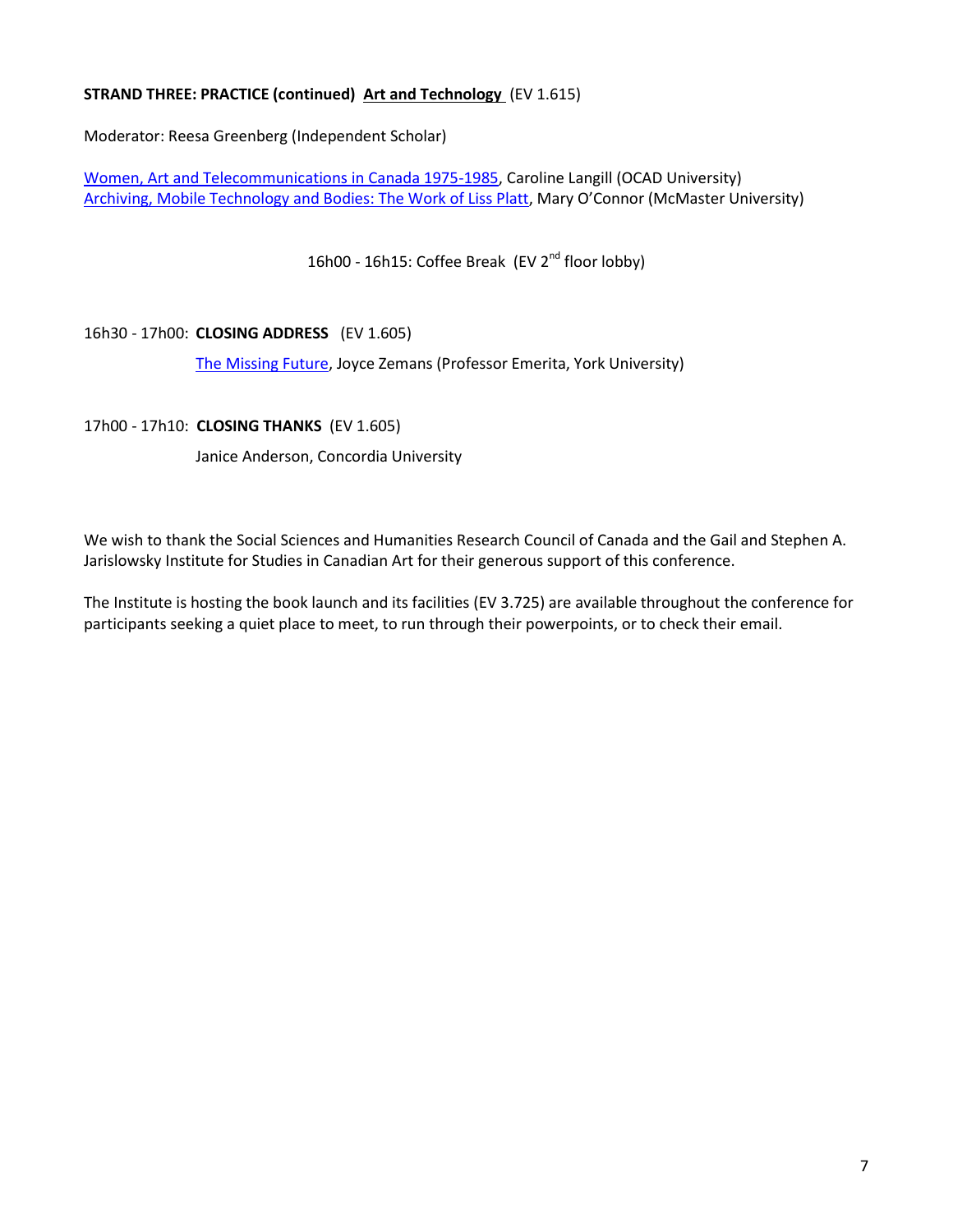#### **ABSTRACTS**

**Alexander, Melissa (Carleton University) [On the Line: Young Working Girls in Edwin Holgate's](http://www.youtube.com/embed/6YDUGbCEA8Q)** *Wrong Number*

Women and Social Change in the '20s, '30s and '40s Saturday, 5 May 2012, EV 1.615, 11h00 - 12h30

Today, young Canadian women are considered an integral part of the workforce, but in the early twentieth century their place in society was much more controversial. The development of the social conception of the working girl as both a social problem and a victim of industrial modernization can be seen in the politics, literature and visual culture of the time. This paper analyzes one such work, an Edwin Holgate woodcut print of a female nude entitled *Wrong Number*. Instead of Holgate's typical and idyllic woman-as-nature scenes, the nude is placed against an industrial back drop of telephone poles and wires in the midst of a storm. By locating this work within its cultural context, I argue that the nude is an allusion to female telephone operators, part of a generation of young working girls who were often cast as economic, moral, and medical victims of Canada's technological and industrial modernization.

## **GemeyAlfoldy, Sandra (NSCAD University)**

**[Celebrating Canada's Craft Amateurs](http://www.youtube.com/embed/Jtd5StRML08)**

Attribution, Audience and Display: Craft in Canada Saturday, 5 May 2012, EV 1.605, 14h30 - 16h00

Canada's cultural fabric has been knit together in part by the women who have pursued various craft hobbies. These amateur crafts have become important markers of regional, national and personal identities. This paper will not focus on an individual female maker, but instead will argue that the role of craft amateurs challenges traditional art historical monographs as it demands acknowledgement of groups of often anonymous practitioners whose work falls outside professional classifications while simultaneously providing popular culture benchmarks that define both craft and romantic national ideals. This paper will analyze specific examples that have contributed to Canadian national identity through amateur craft including: the Cardale, Manitoba Suffragette League's quilting fundraiser for farm women (1921); the Red Cross's World War Two mitten drive; *Chatelaine* magazine's 1967 Centennial craft projects; and the 2011 "Strawberry Shortcake for Canada Day Cake" challenge. What do these instances tell us about the power of popular craft as a tool in shaping women's national ideals?

## **Atkinson, Maggie (Memorial University)** *Healing vibrations? Alma Rumball's visionary paintings*

Healing and Transformation Friday, 4 May 2012, EV 3.760, 11h00 - 12h30

Canadian artist Alma Rumball's (1902–1980) geometric symbols, Tibetan deities, images of the Holy Ghost, and representations of the Tree of Life are studied by diverse scholars, including those that work in medical facilities, who argue that her images facilitate meditative processes that activate subtle shifts in consciousness promoting physical and spiritual well-being in viewers. Rumball's intricately designed representations can be characterized as pioneering in their connection with spirituality and the other worldly. Unfortunately she is portrayed as a mere vehicle and as having suffered from "some madness"; characterizations that serve to trivialize and even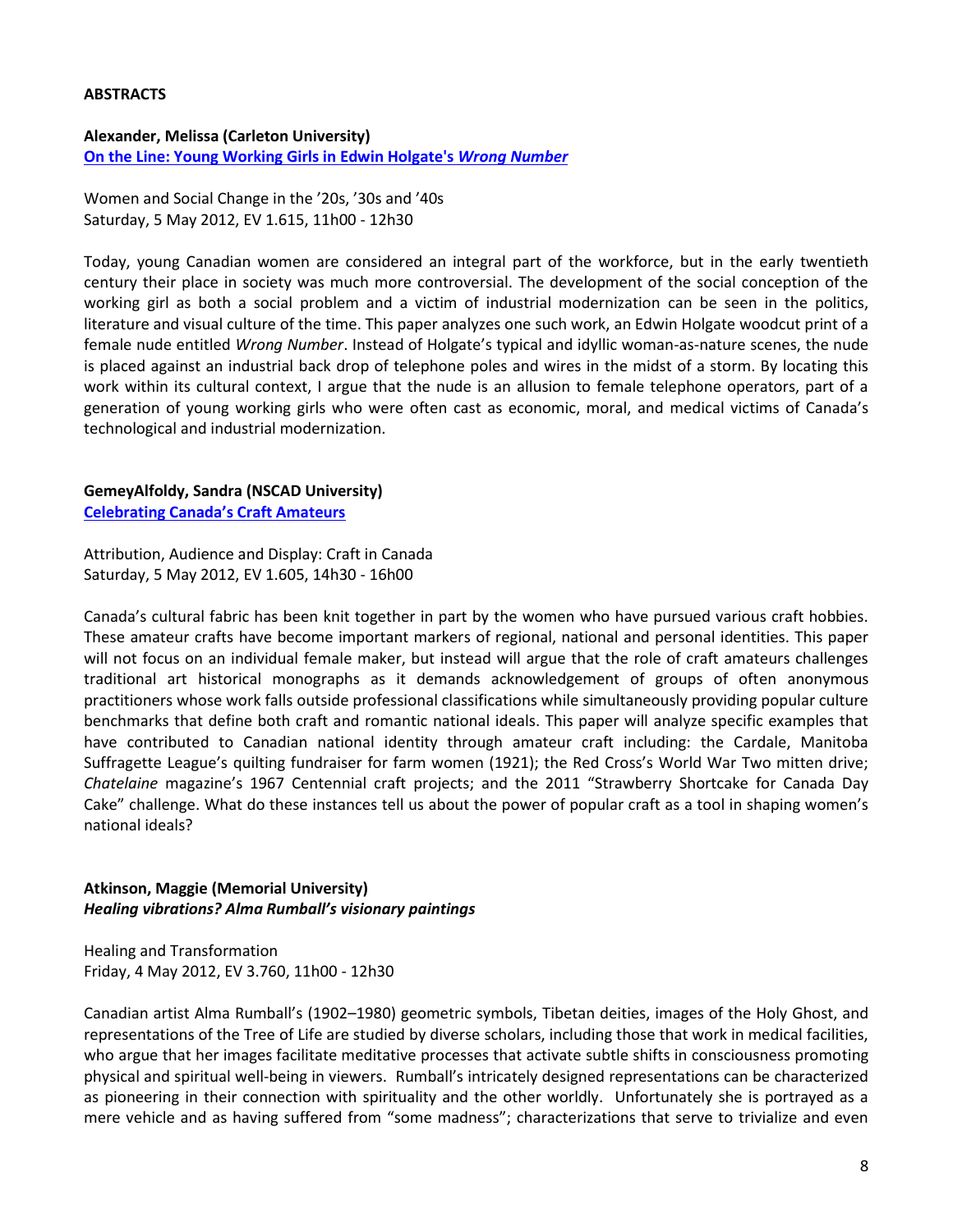vilify her work. I want to argue that Rumball's art was the result of her association with artists and craftspeople and that she put her learned techniques into practice to produce images that have been exhibited throughout the world.

**Borsa, Joan (University of Saskatchewan) [Joyce Wieland's Party](http://www.youtube.com/embed/lDUwd6GTugE)**

Art and Activism Friday, 4 May 2012, EV 1.615, 09h00 - 10h30

In 1987 Joyce Wieland's long-awaited retrospective exhibition opened at the Art Gallery of Ontario. To the best of my knowledge, this was the first retrospective of a living Canadian woman artist at this key art institution. When the reviews of the exhibition appeared they devoted a disproportionate amount of time to Wieland's "matronly" appearance as if reluctant to pursue a more rigorous discussion of her contribution to feminist and contemporary art practice.

For the year leading up to Wieland's exhibition a group of Toronto-based feminist artists, curators and critics had been meeting regularly to discuss each other's work. Our collective response to the reviews was to place an advertisement in *The Toronto Globe and Mail* for a "new and critically responsible" Canadian visual arts critic. Much to our delight the ad appeared without any editorial changes. The very public forum of our intervention and the sense of community and empowerment that resulted generated a great deal of good will. To celebrate, we organized a potluck picnic in a public park in the heart of Toronto's art community, with Joyce Wieland as our special guest of honour.

In this paper I will analyze and situate the circumstances and institutional frameworks which motivated our critical response, and develop the critical significance of this collective action. As an instance of Canadian feminist resistance which was directed at effecting change in the art institutions and processes that frame our individual and collective work, this particular action is but one example of the events and stories which complicate, contextualize and expand our reading of Canadian art history.

## **Boutilier, Alicia (Agnes Etherington Art Centre, Queen's University, Kingston) [Whose Quilt Is It Anyway?](http://www.youtube.com/embed/-5PVznidUKg)**

Attribution, Audience and Display: Craft in Canada Saturday, 5 May 2012, EV 1.605, 14h30 - 16h00

This talk will examine ongoing issues of attribution, audience and display as public institutions take stock of their historical quilt collections. When local quilters approached the Agnes Etherington Art Centre in 1980 to propose the establishment of a historical quilt collection, they noted that "a dramatic change of attitude" had taken place. The 1970s had witnessed a "craze for quilts," inspired in part by the 1971 *Abstract Design in American Quilts* at the Whitney Museum of American Art, New York. Historical pieced quilts were hung on walls like nonobjective paintings. While the exhibition heralded a new way of looking at quilts as art, it also elicited criticisms that quilts were being separated from their cultural context, and the women who made them too easily dismissed as happily anonymous. When the Agnes Etherington Art Centre celebrated thirty years of its Heritage Quilt Collection, it was part of another surge of interest. In 2010–2011 there were a number of major historical quilt exhibitions abroad and in Canada **that** underlined ways of displaying quilts as both aesthetic and cultural objects, while recognizing gender and the complexity of quilt authorship.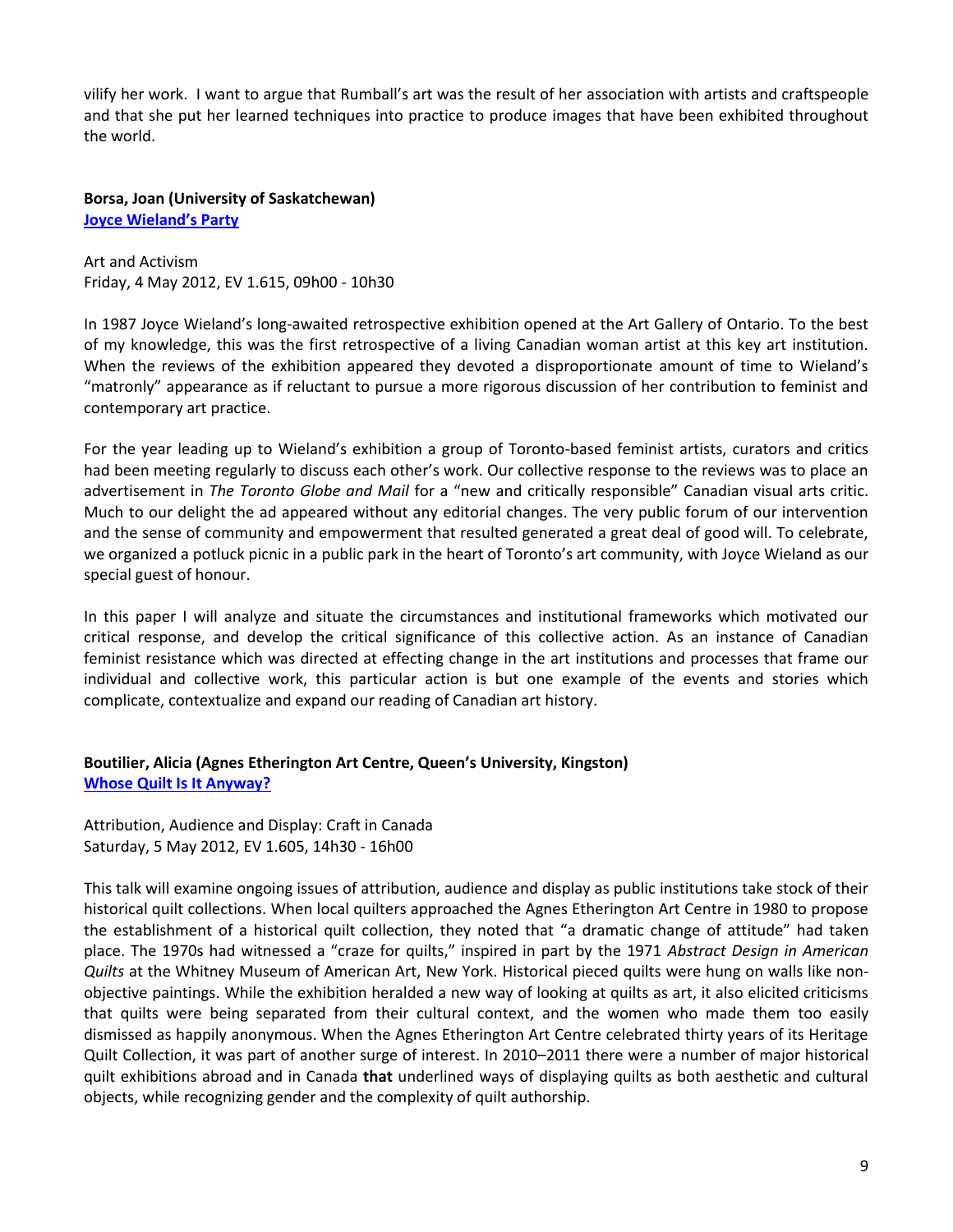## **Brandon, Laura (Canadian War Museum) [Looking for Women in the Art of War](http://www.youtube.com/embed/jMhqgTNxDUA)**

Women and Museums Saturday, 5 May 2012, EV 1.605, 11h00 - 12h30

Many of the current museum debates relating to the presentation and material history of women in wartime are historical. The masculine reality of war and past collecting practises continue to marginalize women's wartime roles and experiences. This is no less true for Canada's official war art collections. In the context of an ongoing Canadian War Museum and Canadian Museum of Civilization-initiated project on women and war, recent research in the war art collection sheds light on how and where women are depicted in war art. Preliminary conclusions suggest that women's war history continues to be under-represented in military art. Furthermore, the past few decades' notable increase in the number of women military artists has done little to ameliorate the situation.

## **Buis, Alena and Sarah E.K. Smith (Queen's University) Making Histories: Sanaugait and a New History of Inuit Women's Cultural Production**

Healing and Transformation Friday, 4 May 2012, EV 3.760, 11h00 - 12h30

Inuk artist and art historian Theresie Tungilik explains that her embroidered wall hangings "tell a part of the history of the Canadian Inuit" and should be understood as "a route for [viewers] to understand how we as Inuit lived long ago." Tungilik's creations are categorized as *sanaugait*, the Inuktitut term for things created by hand, encompassing what is conventionally labelled craft production. This paper takes the production and use of sanaugait in Nunavut as its starting point, seeking to examine the textile works of Tungilik and other Inuit women. Specifically, we see their production as a method of preserving cultural practices garnered from previous generations, in turn resisting colonial processes that have attempted to delegitimize and eradicate that which is documented in their textile works. Basing our study on interviews with Tungilik, we explore her artistic practice in relation to larger questions about new methodologies for the study of women and material cultural production in Canada. In particular, we seek to interrogate issues of women's roles as makers and storytellers raised by current considerations of material culture production, invoking Claire Farago's call for art historians to examine "what happens when new identities are formed, when new communication occurs, when representational practices that have never been in contact before are suddenly in collision and contention, when the readability of the art changes because of contact, and when people's lives are changed because of their altered material culture" (2010). As such, we question how the production of sanaugait fits into histories of women and art in Canada, as well as what can be gained from their inclusion. Ultimately, we suggest Tungilik's work as a method of reclaiming and reasserting cultural practices, a dynamic material form of resistance in support of indigenous sovereignty.

## **Burns, Ruth (Art Gallery of Alberta)**

**[Sixteen years: Modernism and the brief visual arts career of Laura Evans Reid](http://www.youtube.com/embed/2o2czhYUFk4)**

Changing Canadian Modernisms Saturday, 5 May 2012, EV 3.760, 14h30 - 16h00

This paper offers a case study of Laura Evans Reid, who was distinguished from many of her Alberta contemporaries by the nature of her engagement with modern art. In 1935, when Reid was 52 years old, she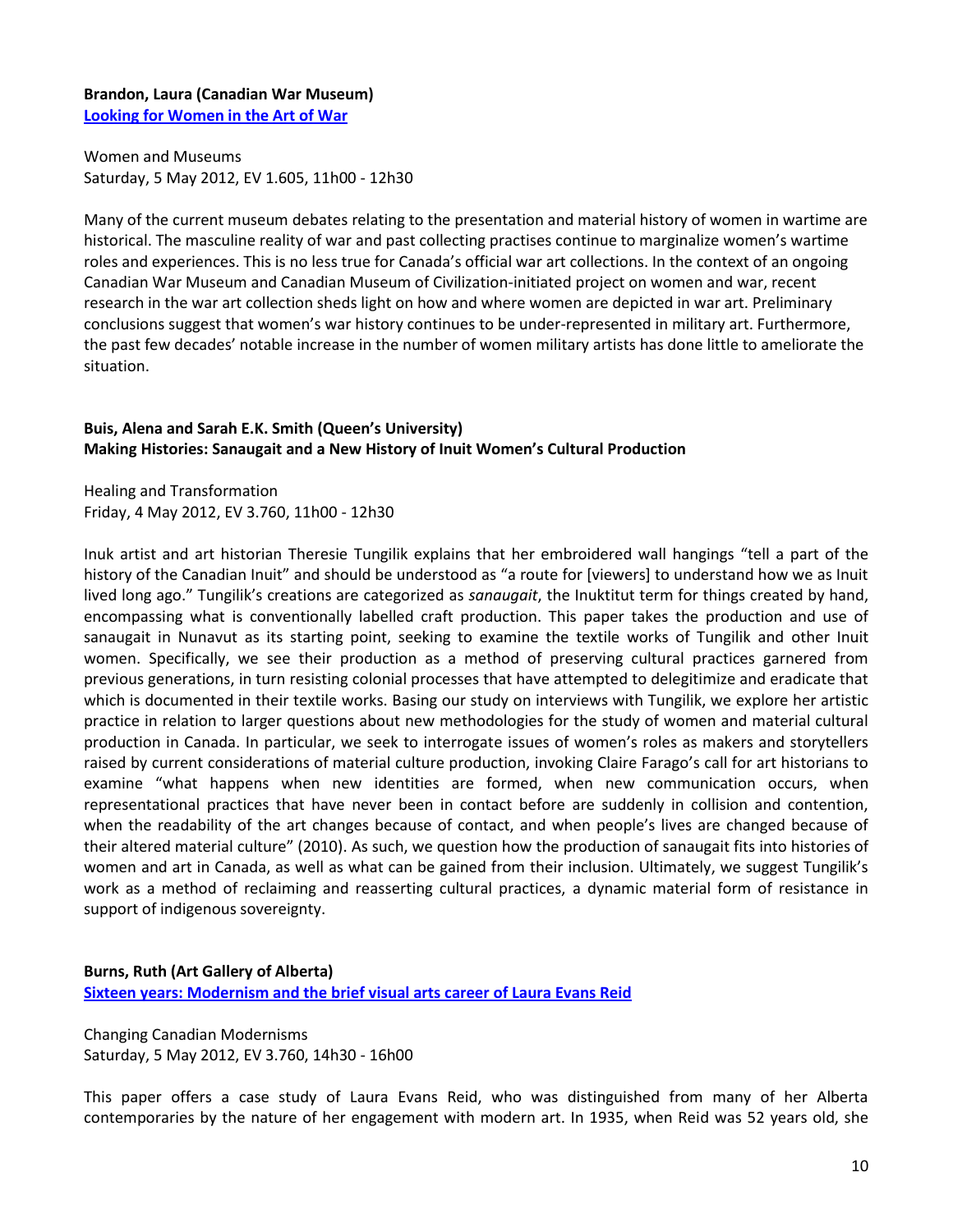ventured out with an amateur art group in Vegreville, Alberta, a rural community located east of Edmonton. Though her name is rarely mentioned in Canadian art history, Reid received critical success during her relatively short practice which lasted only sixteen years. She formed close relationships with established artists, and exhibited at major art institutions across the country. She displayed a willingness to experiment and innovate, resulting in watercolours that are remarkable early examples of modernism when viewed within the context of the history of art in Alberta. Despite the geographical isolation of Vegreville, Reid was well aware of national debates about visual art. Whether through the formal qualities of her art, or through social and political subject matter, her practice was undeniably modern. Unfortunately, there is limited surviving documentation regarding her own thoughts about her work or her outlook on art. In order to better understand her practice and how it developed, this paper will examine the impact and role of key artists and resources during her career, such as her teacher H.G. Glyde, the magazine *Saturday Night*, and organizations such as the Calgary Sketch Club and Canadian Society of Painters in Water Colour.

## **Burton, Samantha (McGill University)**

**[A Canadian Artist in King Arthur's Court](http://www.youtube.com/embed/kGOTPXKWgLA)**

Home, Family and Empire Saturday, 5 May 2012, EV 1.605, 09h00 - 10h30

In 1904, Canadian artist Elizabeth Armstrong Forbes published her long-awaited book *King Arthur's Wood*, an elaborately illustrated fairy tale based on Sir Thomas Malory's medieval epic *Le Morte Darthur*. Through the luxury object's appeal to British history, and specifically, to the mythology of an extended white, Anglo-Saxon family that united the British Empire, the Ontario-born artist smoothly inserted herself and her work into an established racial and artistic lineage, asserting her claim to belonging in Britain and in the British art world. Viewed in the context of Forbes's rather unstable expatriate identity, the book appears as a significant engagement on behalf of a Canadian woman artist with *fin-de-siècle* debates surrounding race, imperialism, and cultural heritage. A closer examination of the artist and her work provides an opportunity to extend the boundaries of Canadian women's art history of the pre-WWI period beyond strict

national borders, and to situate the field within the wider context of what has come to be called the British World.

**Cahill, Susan (Nipissing University) [Jessie Luther and the Craft of Healing](http://www.youtube.com/embed/gBew__WiDto)**

Women's Missions: Art, Change and Community Friday, 4 May 2012, EV 1.605, 14h30 - 16h00

My paper examines the production and sale of textile objects, Grenfell Hooked Rugs, as the antidote to social, physical, mental, and economic ills in early twentieth-century Newfoundland and Labrador. Specifically, I focus on these objects in relation to Jessie Luther (1860-1952) and her work with the Grenfell Mission. As head of the Grenfell Industrial Department from 1906 to 1910, Luther lead the production and sale of the mission's most well-known arts and crafts objects, Grenfell Hooked Rugs, which remain valued collectible items to this day. By interweaving social history and material culture, I address Luther's aims as an occupational therapist (a trade that enabled women to work within the medical profession) to mesh therapeutics with arts and crafts revivalism to create programs and products that would benefit the individual and collective life of rural communities in Newfoundland and Labrador.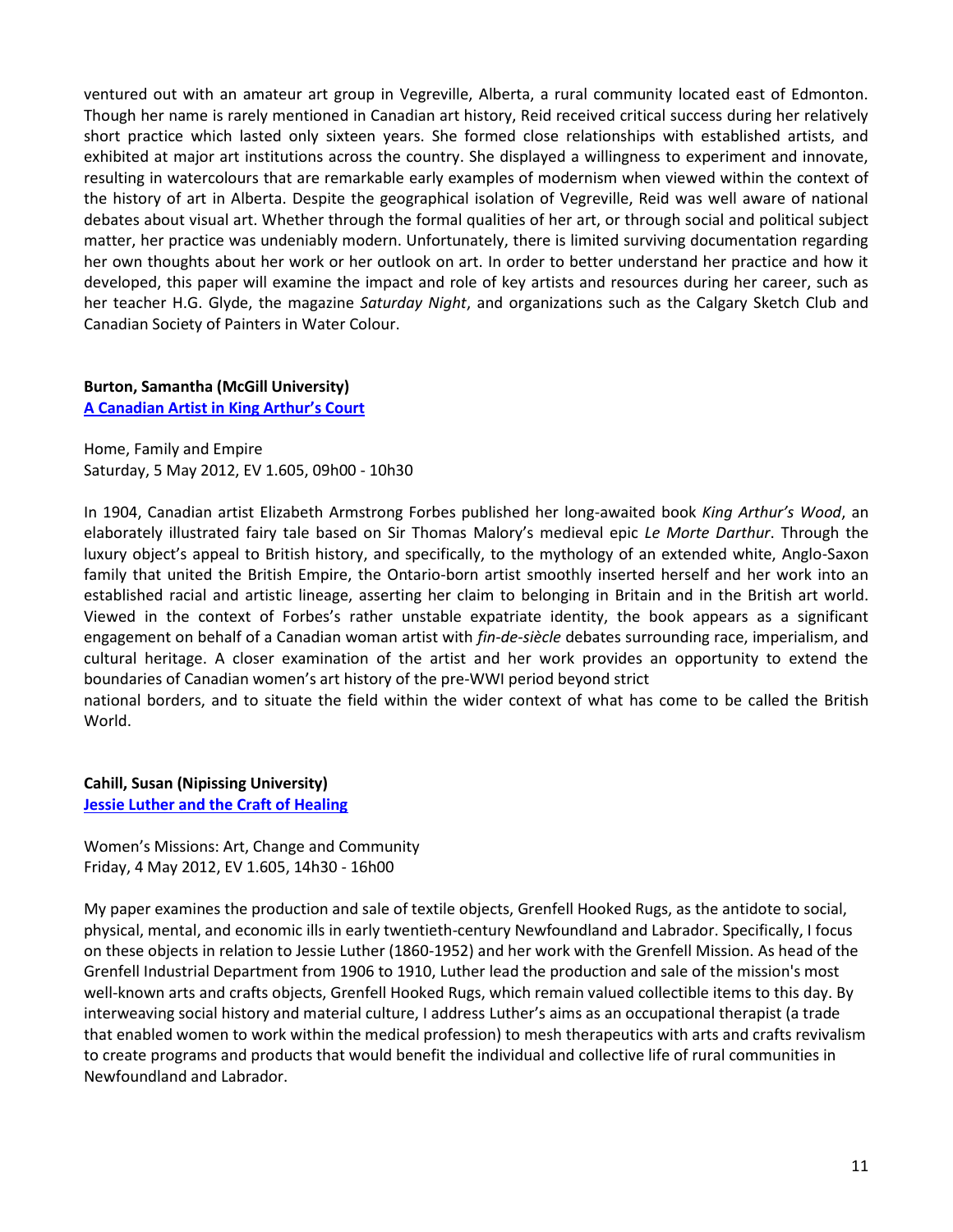## **de Carvalho, Anithe (UQAM)**

*La Chambre nuptiale* **[de Francine Larivée \(1976\) et la fin de la dichotomie entre l'art savant et l'art populaire:](http://www.youtube.com/embed/PVIAGCbxlxY)  [une oeuvre issue de l'idéologie de la démocratie culturelle](http://www.youtube.com/embed/PVIAGCbxlxY)**

Retelling Feminism II: Alternate Historiographies Friday, 4 May 2012, EV 1.605, 11h00 - 12h30

Dans son livre *Vous êtes tous créateurs ou le mythe de l'art*, Yves Robillard encense *La chambre nuptiale.* Pour lui, cet environnement d'animation est une forme d'expression artistique nouvelle qui a refusé les médiums traditionnels et a été présentée hors les murs institutionnels officiels. Nous verrons dans cette communication que, malgré le fait que cette expression artistique populaire ait trouvé d'autres lieux de présentation, elle est ici la matérialisation des enjeux et tendances historiques en matière d'étatisation de la culture dans le cadre de la mise en place de la politique de la démocratie culturelle. C'est dire que ce premier environnement féministe de l'histoire de l'art canadien se réalise avec l'assentiment des institutions culturelles et artistiques diverses et qu'il a rejoint des publics néophytes. Cette hypothèse de recherche inédite sera démontrée à partir de l'analyse des intentions de Francine Larivée et des stratégies des politiques culturelles en ce qui a trait à la notion de public participatif.

## **de Stecher, Anne (Carleton University)**

**[Wendat Women's Arts: Values of Individuality and Community](http://www.youtube.com/embed/yaEWEO2gCnI)**

Beading and Embroidery: Traditional Aboriginal Arts Friday, 4 May 2012, EV 1.615, 11h00 - 12h30

Wendat women's visual arts, grounded in perspectives drawn from Indigenous value systems and worldview, are a rich inclusion in the histories of women and art in Canada. The moosehair-embroidered souvenir arts of the Wendat of Wendake, Quebec were sought-after, precious objects to European and Euro-Canadian collectors. I will discuss the work of Marguerite Vincent La8inonkie and Caroline Gros Louis, two women whose artistic production played important cultural, economic and diplomatic roles for the Wendat nation in the nineteenth and early twentieth centuries. Further, in recognition of the number of Wendat women whose virtuosity in this difficult art form brought such renown and in keeping with Indigenous values of community, I will explore the work of Wendat women artists whose names are not yet known but who may be identified through stylistic analysis.

## **Farrell Racette, Sherry (University of Manitoba) [Escaping the Cage: Cultural Performance as Activism, 1890](http://www.youtube.com/embed/9vaBjcT9ijs)–1951**

Art and Activism Friday, 4 May 2012, EV 1.615, 09h00 - 10h30

Kitsipimi Otunna, a Sarcee woman from Alberta, greets the crowds at Buffalo Bill's Wild West show, a high ranking Kwakwaka'wakw woman is dubbed "Queen" by the Chicago press at the 1893 World's Fair, and a young woman quietly weaves fibre garments for herself and her daughters and prepares to perform outlawed dances. Escaping the oppressive hand of the Canadian government, the simple act of performing culture on the public stage asserted visibility in the face of erasure, ensured the survival of critical artistic practices and cleared a path for subsequent generations of activist artists.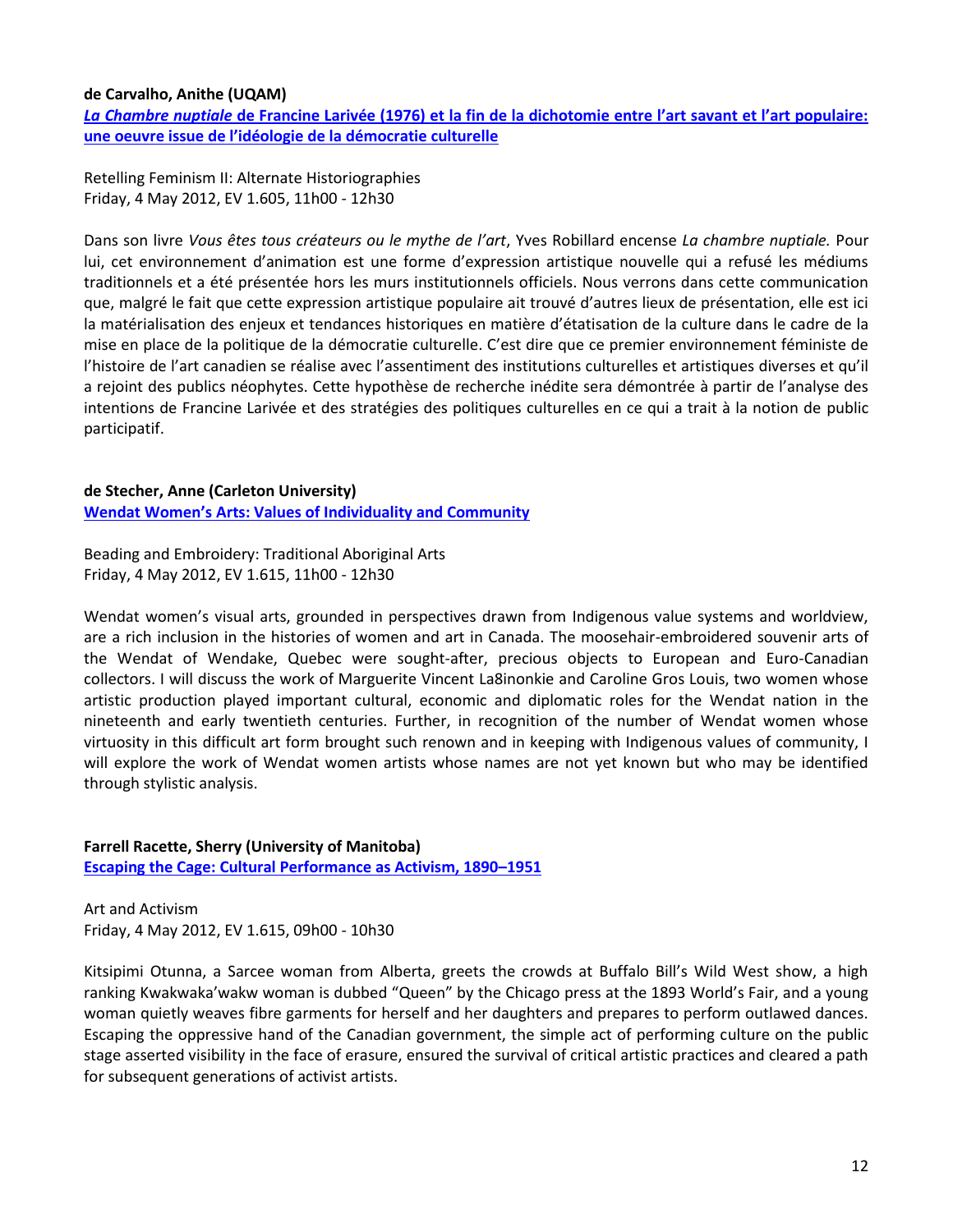## **Foss, Brian (Carleton University) [City Life: Gender, Modernism, and the Curious Life and Afterlife of the Beaver Hall Group](http://www.youtube.com/embed/7fJ9jZiXTOc)**

Retelling Feminism II: Alternate Historiographies Friday, 4 May 2012, EV 1.605, 11h00 - 12h30

For almost a half century now, Montreal's Beaver Hall Group of artists has been defined largely – indeed, almost exclusively – as a group of women artists. Yet slightly more than half of its members were men, the intentions behind its creation had nothing explicit to say about women artists, and contemporaneous press reaction made virtually no mention of women as a significant component of the membership. This paper examines questions around the presence of women in the group both during its brief existence in the 1920s, and within the historiographic analysis and definition of the group from 1966 to the present. Why did women artists become involved in Beaver hall? What roles did they play in it? How did their work contribute to the group's promotion of a 'Montreal approach' to visual modernism? And what can the posthumous history of the group tell us about the status of feminist studies of Canadian art history?

#### **Franklin, Jonathan (National Gallery of Canada) Canadian Women's Art at [Exhibition up to 1930: An Analysis of Published Catalogues](http://www.youtube.com/embed/x3J4FISEINg)**

Discovery: Research and Archives in Women's Art History Saturday, 5 May 2012, EV 3.760, 09h00 - 10h30

The 'Index to Art in Canada to 1930' is a web-accessible research resource compiled at the National Gallery of Canada Library, with over 75,000 index records to catalogues of art exhibited in Canada. Many of the over 8000 artists represented are Canadian women. The work of Canadian women artists has been publicly exhibited since at least 1838, but how much do we know of the first 100 years of this activity? Which Canadian women artists exhibited the greatest number of works? Which ones commanded the highest prices for sold works? How frequently did women exhibit within women's groups such as the WAAC as opposed to the general exhibiting societies? Which media were favoured by Canadian women artists, from traditional painting and watercolour through craft production to 'new' media such as photography? And what exhibited works by non-Canadian women were exhibited during the period? These questions and more will be addressed by this paper, based on analysis of the database records.

## **Gehmacher, Arlene (Royal Ontario Museum) EnGendering Canadian Humour: Alice Killaly's** *A Picnic to Montmorenci* **(1868)**

By Album, Print and Brush: Early Canadiana Friday, 4 May 2012, EV 3.760, 09h00 - 10h30

*A Picnic to Montmorenci* (1868) is the title of a set of six chromolithographs, as well as the watercolours on which the set is based, that narrates a winter day's outing by couple "Captain Busby" and "Miss Muffin." To date, the printed set has been used as illustrative of courtship in nineteenth-century English Canada. A recentlyrecovered advertisement, however, suggests a work that is layered and complex in both production and potential interpretation.

The ad of March 1868 promoting *A Picnic* touts first and foremost the chromolithographed set's "national" virtues: it was in all respects – subject, humour, artist, printer, publisher – wholly "Canadian." Yet the ad also reveals the author of the images to be female, "Miss A.K.," now confirmed to be "Alice Killaly." In light of this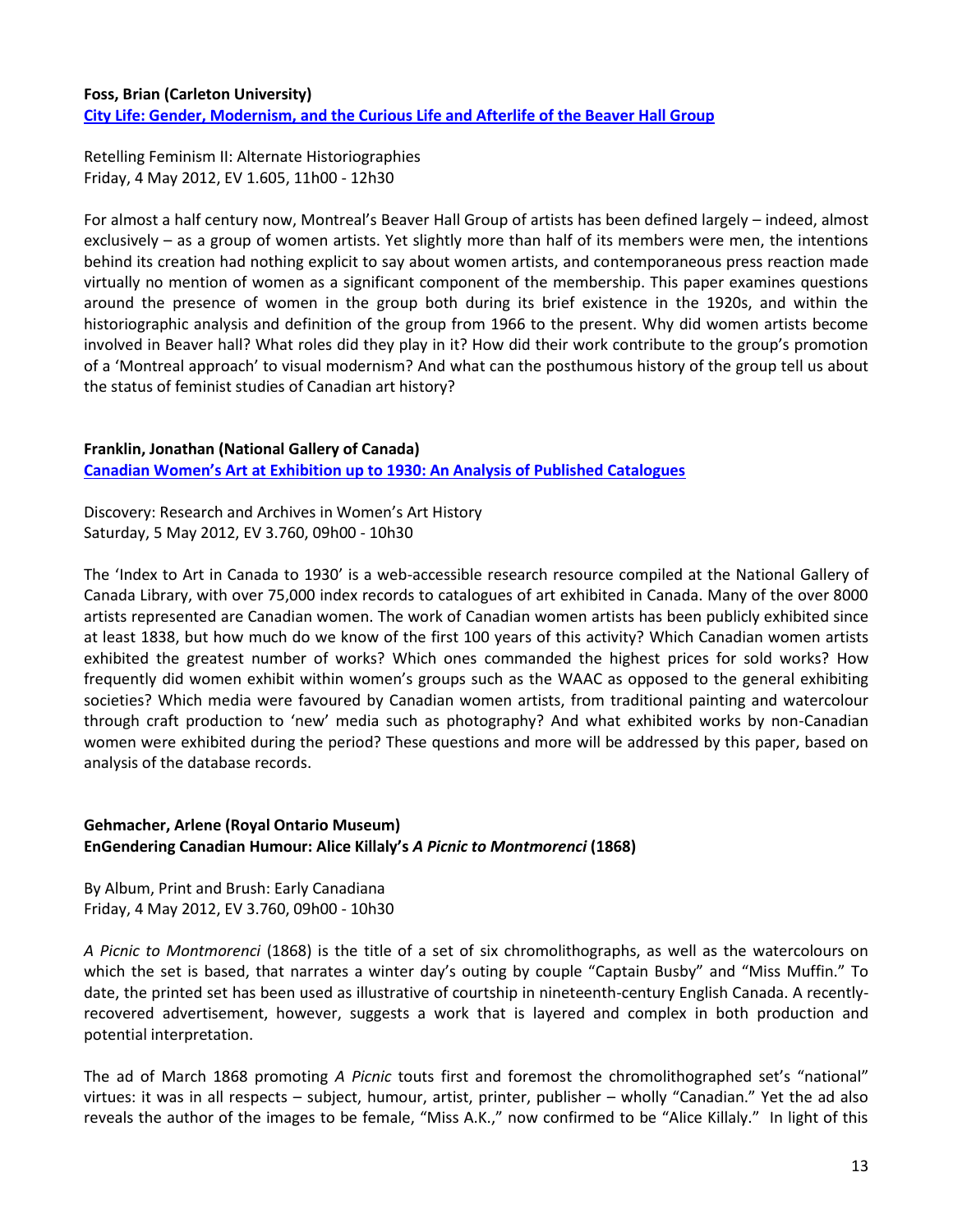firm identification, one is encouraged to read the humour of the narrative – the irony of the title "*Picnic*" given the mishaps wrought on the couple, for example – primarily through a lens that has the hapless Busby the butt of laughter.

I consider the validity of this perspective as a means to understand the particular nature of Killaly's humour and the significance of her approach, and to consider the degree to which it is in fact gendered. Taking into account the content, production, promotion, and critical reception of *Picnic* in its own time, I consider how her viewpoint may or may not have been modified by the involvement of men in the production process, or reshaped within the broader arena of reception.

#### **Gewurtz, Michelle (Brandeis University) [Off the Wall: "Jane Hamilton O.S.A. active 1876](http://www.youtube.com/embed/_Gwi0xaeA5Q)-1887"**

Missing Information: The Challenges of Women's Art History Friday, 4 May 2012, EV 3.760, 14h30 - 16h00

A watercolour by a woman named Jane Hamilton (dates unknown) currently hangs in my parents' dining room. The work is signed Jane Hamilton, lower left, and the skillful depiction of "Boats Approaching a Wharf" has formed part of my own cultural imaginary since the late 1980s or early 1990s. As an art historian who is now trained in visual analysis, I am able to contemplate Jane Hamilton's representation of 19<sup>th</sup> century life and pose critical questions.

A cursory search yields nothing more than the information I already have to hand, all of which is contained within the framed work itself. I am proposing to mobilize Jane Hamilton's painting that was produced c. 1876- 1887 in order to think about how a particular artist who has yet to occupy a place in an expanded cultural and critical history of women and art in Canada might be incorporated into art historical discourse.

**Gingras-Olivier, Marie-Claude (UQAM) [Les Fermières Obsédées : L'art féministe est mort, vive l'art féministe!](http://www.youtube.com/embed/ZVWi-lgDzGs)**

Performance and Enactment Saturday, 5 May 2012, EV 3.760, 11h00 - 12h30

Par le biais d'une étude de cas, celui du collectif artistique *Les Fermières Obsédées* (*F.O.*), et en nous appuyant sur un corpus théorique de troisième vague féministe, nous analyserons dans cette communication le dialogue existant entre les pratiques d'art actuel et le féminisme ambiant. Nous verrons comment se manifestent les enjeux caractéristiques de la troisième vague féministe (articulation des rapports sociaux de sexe, de genre, de classe et d'origine ethnique) à travers une sélection de performances artistiques des *F.O.,* exprimant la performativité exacerbée du genre féminin, une esthétique *calculée* de la démesure et le désir *persuasif*  d'éveiller la conscience critique. Nous étudierons comment le dialogue entre art et féminisme est important dans l'élaboration et l'analyse d'une histoire de l'art des femmes artistes et nous tenterons de montrer que ces pratiques d'art engage participent au mouvement féministe actuel, à titre de pratique féministe légitime dans la société civile.

**Hammond, Cynthia (Concordia University)**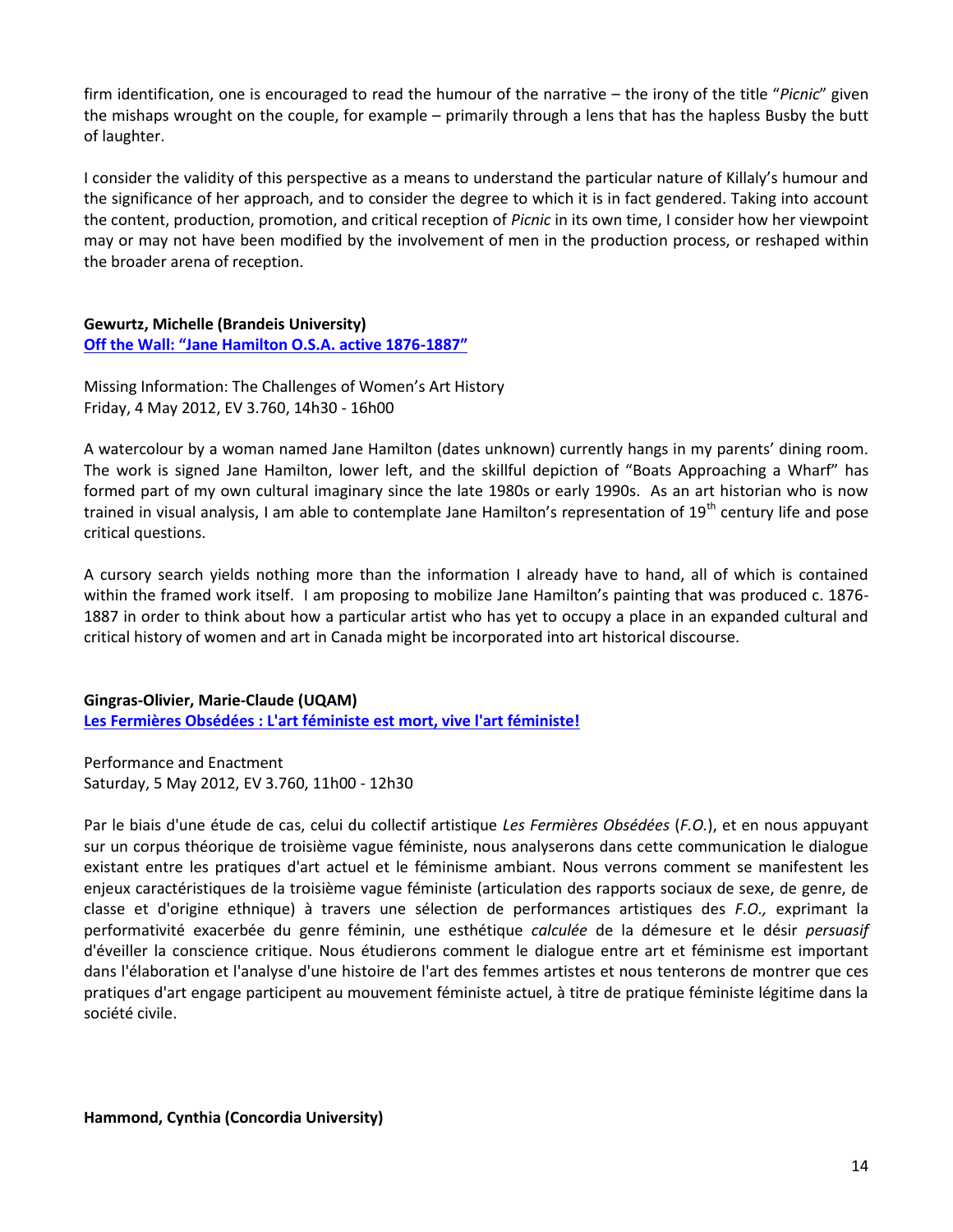**[Landscape Design, Collaboration, and Gender: Challenges and Opportunities for the New Feminist History of](http://www.youtube.com/embed/LUtDtMF5xUI)  [Canadian Art](http://www.youtube.com/embed/LUtDtMF5xUI)**

Gender and Collaboration Friday, 4 May 2012, EV 1.615, 14h30 - 16h00

The landscape design firm Dunington-Grubb + Stensson operated in Ontario from 1911-2009. The firm was founded by English-born landscape architect, Lorrie Dunington (1877-1945) and her husband, Howard Grub (1881-1965). The Dunington-Grubs emigrated to Canada in 2011, when they launched their joint practice and founded a nursery to facilitate their landscape design work. They produced exquisite garden designs for private homes during the interwar years, and increasingly began to court public commissions. Lorrie Dunington-Grub published extensively during this same period, promoting the firm's designs, philosophy, and horticultural knowledge to a broad audience in Canadian publishing. The firm was also active in establishing the profession of landscape architecture in Canada through the Canadian Society of Landscape Architects, for which both served as president before WWII. With the expansion of the firm to include Sven Herman Stensson (?-1972), the firm entered a new phase, producing hundreds of major designs including McMaster University in Hamilton, and University Avenue in Toronto. Stensson's son's wife, Janina Korkuc Stensson (1919-2009) was the last landscape architect to join the firm. Under her direction, the firm embraced modernism. Widely recognized for her work, Korkuc Stensson was invited to create landscape designs for Expo 67 – a contribution to the profession that has virtually without trace today.

This fascinating design firm originated with a woman and ended in 2009 with the death of Korkuc Stensson. In many ways, it constitutes a landscape design dynasty. Remarkable as the firm's success was, it nonetheless poses a problem for the writing of a new history of women and art in Canada. The female designers' lives and work were completely intertwined with the lives and work of the men they married, hired and supervised. Feminist architectural history has often pointed out the problem of conferring authorial status to a single name when architecture is inherently collaborative. But this issue is even acute for the profession of landscape architecture, where the final products have far more transient and fragile futures than buildings. Yet a feminist solution to this issue cannot mean eliding the joint contributions of male members of the firm. My presentation for "Imagining History" will introduce the remarkable work of Dunington-Grub + Stensson, detailing some of the firm's best known designs. Drawing from feminist architectural history that contends with the issue of collaboration and gender in the American context (Wright 1999, Friedman 1998), I will make the argument that a new feminist history of Canadian art history must grapple with ephemeral forms of creative work, such as landscape design, while at the same time making room for collaboration across gender lines.

## **Hardy, Dominic (UQAM) Louise Amélie Panet (1789-1862), caricature and visual satire in Lower Canada**

By Album, Print and Brush: Early Canadiana Friday, 4 May 2012, EV 3.760, 09h00 - 10h30

The systematic study of caricature in Canadian art history is in its first years: there is much to be done in identifying the artists who worked in satiric practices since the times of the earliest European settlements – and this in ways that reflect the full diversity of Canadian experience. The goal of this talk is to call for a consideration of women artists working in caricature and graphic satire in Canada, by focusing on one of the earliest figures for whom there are (tantalising) traces of activity in visual satire: Louise Amélie Panet, artist, poet, landowner, linked to the milieu of politics and art through family connections by birth and marriage (Panet married the son of William Berczy in 1819). By re-examining drawings attibuted to Louis Dulongpré and other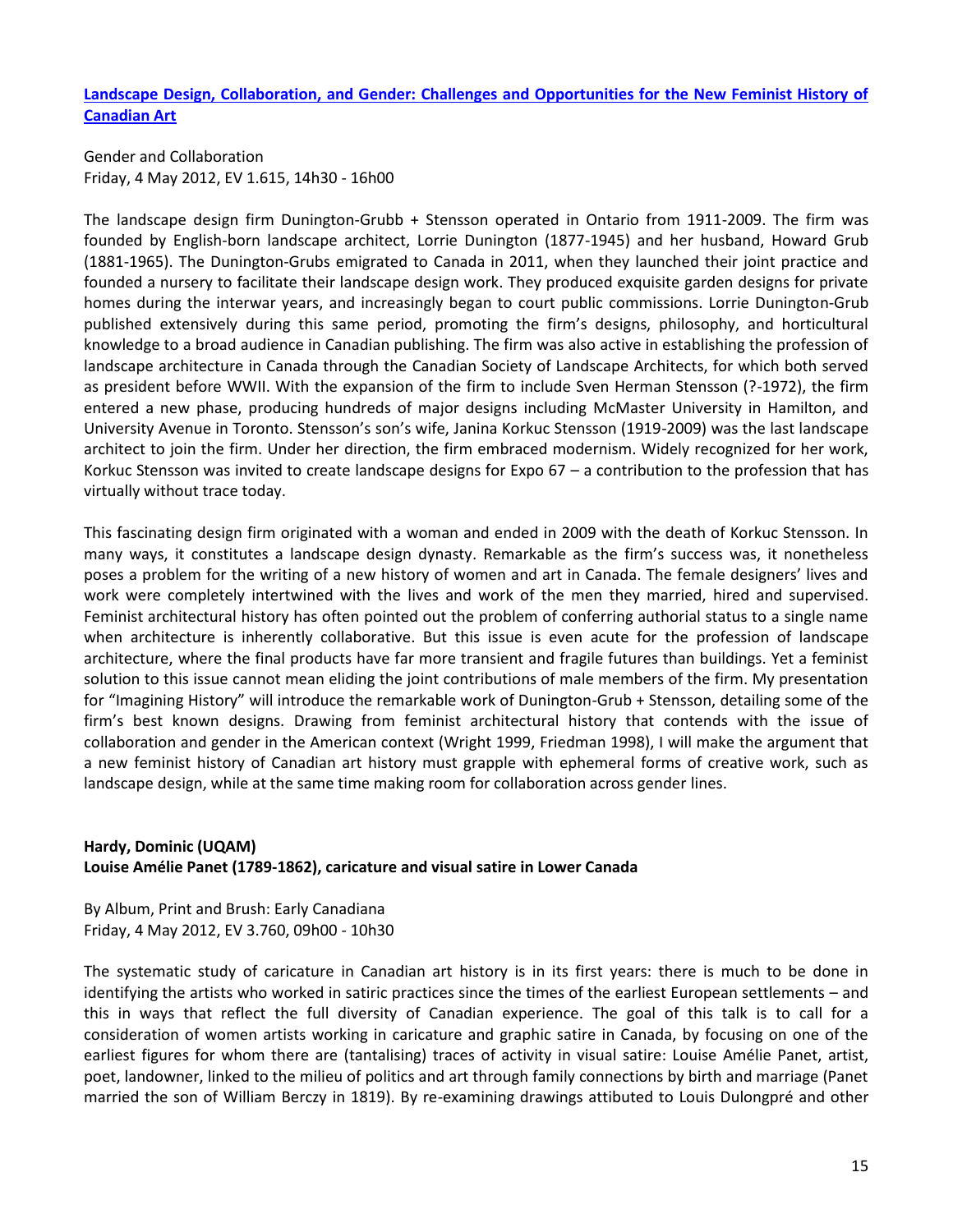archival sources, this talk considers Panet as the creator of visual satires both public and private – thereby suggesting methodological avenues for future work in the field.

**Holmes, Kristy A. (Lakehead University) [Are We There Yet? Critical Thoughts on Feminist Art History in Canada](http://www.youtube.com/embed/NJKEtmKlGSI)**

Retelling Feminism I: Theory and Narrative Friday, 4 May 2012, EV 1.605, 09h00 - 10h30

Within the last forty years, the discipline of art history has been transformed by feminist politics. During that rather short time span, feminist art history has shifted from a project of recovery and recuperation –one of finding so-called lost women artists and adding them into the dominant narrative of Western art– to one that questions and critiques patriarchy as one of the foundational ideologies of disciplinary art history. Within Canada, however, these critical discussions have had little, if any, impact on the dominant narrative of Canadian art. Art historians interested in critically examining the development of feminist art practices in Canada are consequently faced with a dilemma: is it necessary to create alternative critical frameworks in order to examine the art production of women artists? If so, what would these frameworks look like? This paper examines the ways in which the dominant narrative of Canadian art history has been written (historically and currently) and, using the work of Joyce Wieland as a case study, how it has negotiated female artistic production. I then discuss, from a more speculative point of view, if the project of feminist art history in Canada is one that is necessary in the  $21<sup>st</sup>$  century.

#### **Holmlund, Mona (University of Saskatchewan)**

**[Emma Lake Revisited: Memory, Artefact and Art History Methodology](http://www.youtube.com/embed/vQO1CfSRhr8)**

Changing Canadian Modernisms Saturday, 5 May 2012, EV 3.760, 14h30 - 16h00

Saskatchewan's Emma Lake Art Camps and Workshops have loomed large in Canadian Art History. These events were one of the chief conduits for the transmission of New York's Greenbergian Modernism in a pre-internet age. As one of the staples of the Canadian, and certainly Saskatchewan, art historical canon, we assume Emma Lake is well understood. But closer examination of the output of the artists attending the camps, both at the time and throughout their subsequent careers reveals a gender bias that has not been sufficiently examined. As part of a larger SSHRC-funded research project which seeks new perspectives and ways of telling the history of Saskatchewan's visual culture, this paper uses oral history (from the surviving women Emma lake participants) and an empirical analysis of the entire run of Emma Lake Scrapbooks (held at the University of Saskatchewan archives) to examine the ways in which memory, artifact and the archival project can intersect in the manufacture of historical understanding.

**Kear, Andrew (Winnipeg Art Gallery) [A Bridge and a Blind Spot: Feminism, Modernism, and the work of Eva Stubbs](http://www.youtube.com/embed/LFlBAV2R9k0)**

Changing Canadian Modernisms Saturday, 5 May 2012, EV 3.760, 14h30 - 16h00

Feminism's 40 year old "encounter with the canon" has not only served to uncover, reframe, and problematize the normative assumptions and methods that structure modern accounts of art history but, some claim, has also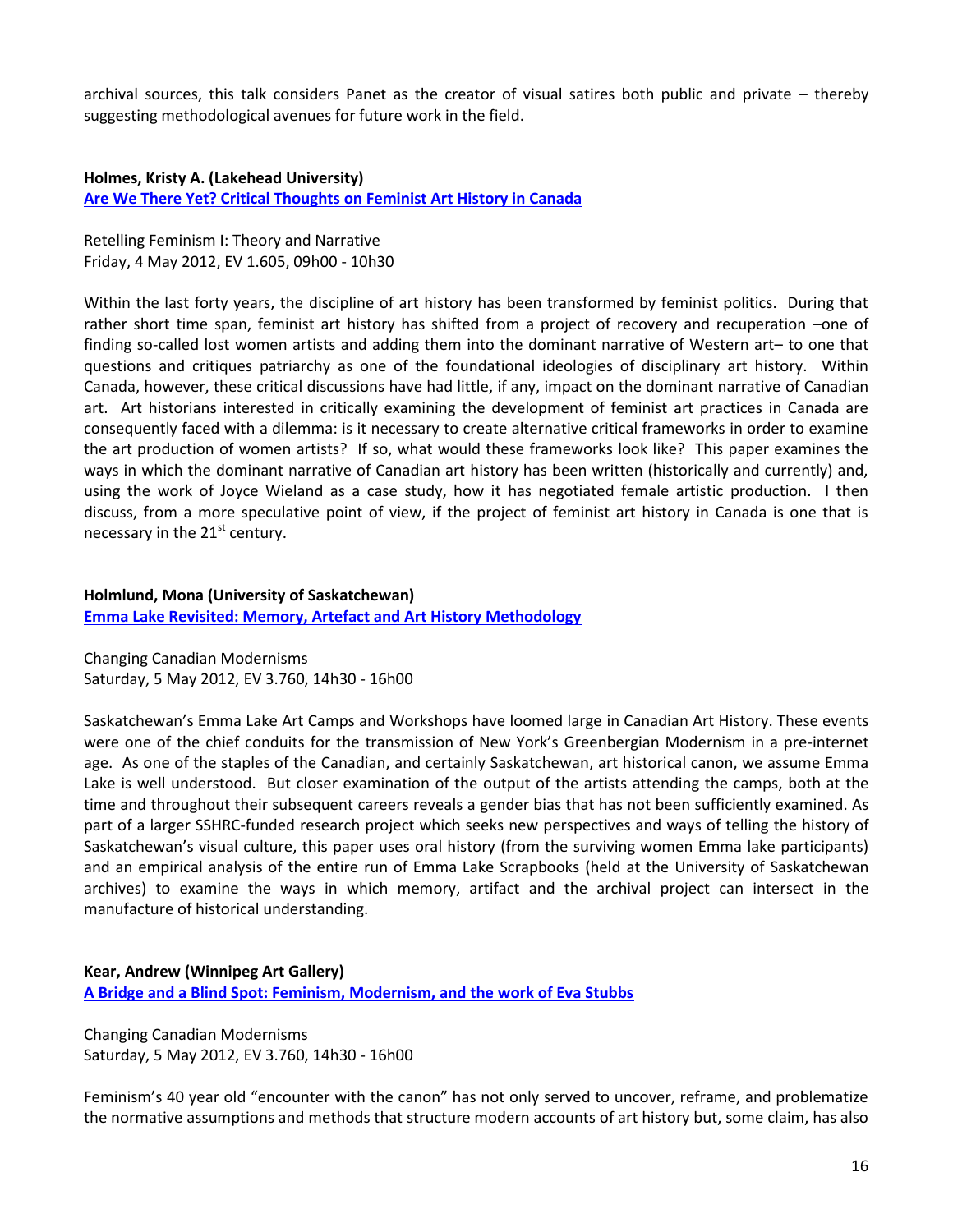exposed a broader fundamental rift between feminism and modernism. Lisa Tickner, for instance, has argued that feminism is politically unsuited to modernism for, among many other reasons, the latter's "pursuit of universal values at once transcendent (of mundane social realities) and the intrinsic (to the autonomous work of art severed from the social circumstances of its production and circulation)."\*

However, the purportedly unbridgeable gap between feminism and modernism raises important questions about why women artists have invested in modernism historically, not only in its morphological signifiers, but in some of its deep theoretical tenets. The majority of this paper will be concerned with investigating the work of Eva Stubbs (b. 1925), a Winnipeg-based sculptor who matured creatively during the 1950s and 1960s. I will argue that her work is modernist in that she has aimed through it to express universal values about the human condition, albeit in ways stemming from her personal experience as a woman. This paper will conclude by asking whether and how future Canadian feminist art historical scholarship ought to revisit its historic opposition to modernism

\* Lisa Tickner, "Feminism, Art History, and Sexual Difference," *Gender* 3 (Fall 1988): 94..

## **Kelly, Gemey (Owens Art Gallery)**

**[Elizabeth Cann's Representations of Women and Everyday Life](http://www.youtube.com/embed/rjP0oLs_I-0)**

Women and Social Change in the '20s, '30s and '40s Saturday, 5 May 2012, EV 1.615, 11h00 - 12h30

This paper looks at the work of Nova Scotia painter Elizabeth Cann (1901-1967) best known for her portraits of women and young girls. I want to consider Cann's portraits as depictions of lived lives including her own, and at her studio practice itself as an important aspect in the creation of her everyday life. A member of the privileged class, born into a family of wealthy Yarmouth shipbuilders and educated in Europe and Montreal, Cann painted women of wealth and status, as well as the children and women of the Yarmouth working class poor. Represented as lonely, sad, dislocated or isolated individuals, living in boring, confining, or exhausting circumstances, the figures in Cann's paintings lead us to consider the lived experience of gender, cultural difference, education and class - for the artist, her subjects, and her audiences.

**Lacroix, Laurier (UQAM)**

**[La présence des Amérindiennes dans l'art au Canada au 17](http://www.youtube.com/embed/ZtuZfSSQAlQ)<sup>e</sup> siècle**

Beading and Embroidery: Traditional Aboriginal Arts Friday, 4 May 2012, EV 1.615, 11h00 - 12h30

La littérature portant sur l'art des femmes pendant la période coloniale française traite surtout de leur implication dans les arts décoratifs. La broderie est un secteur de création investi à la fois par les Amérindiennes (perlage des wampums et broderie avec des poils de porc-épic) et les religieuses venues au Canada (parements d'autel).

Cette communication revient sur les textes originaux (missionnaires et explorateurs) qui ont décrit l'art du premier groupe et aborde la nature de leur description. Elle vise à évaluer les interprétations de ces sources surtout d'ordre ethnographique et anthropologique et plaide pour l'introduction de la production des Amérindiennes dans le discours de l'histoire de l'art. Plus largement, cet exposé traite de la question de l'écriture de l'histoire de l'art lorsque seuls les documents écrits subsistent sans support visuel pour l'appuyer.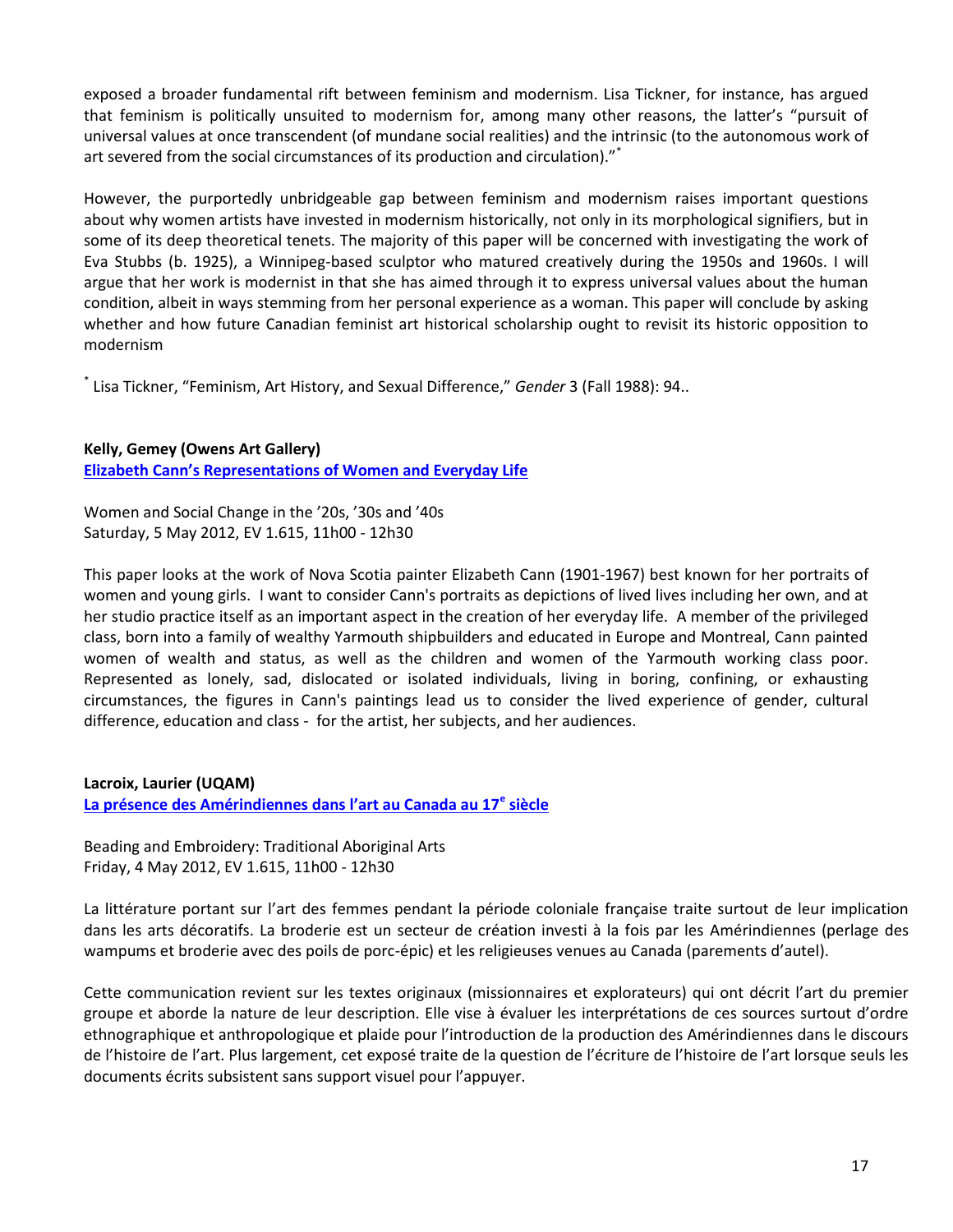## **Lamoureux, Ève (UQAM) L'(auto)représentation des femmes [: Des pratiques artistiques en mutation?](http://www.youtube.com/embed/FFaymeaAWsc)**

Contemporary Women's (Self) Representation Saturday, 5 May 2012, EV 1.615, 09h00 - 10h30

Dans cette communication, nous aborderons, dans une perspective historique, les modes d'autoreprésentation des femmes artistes québécoises photographes et performeuses depuis les années 1970. Nous verrons comment cette appropriation d'un pouvoir, celui de contrôler la représentation de soi et d'autres femmes, a été (et est encore) une des stratégies adoptées pour se faire voir et entendre dans le champ de l'art, ainsi qu'une manière de contribuer, socialement et politiquement, à la dénonciation des visions stéréotypées du corps de la femme, de son identité, de sa sexualité, de son rôle social, etc. Nous tenterons d'analyser comment cette autoreprésentation se modifie dans le temps, se transforme, suivant en cela l'évolution des pratiques artistiques en elles-mêmes, le féminisme, la condition des femmes artistes et leurs représentations identitaires. Nous tenterons ainsi de montrer que, malgré la multiplicité des pratiques et stratégies d'autoreprésentation, il est possible d'observer un phénomène de fond assez influent soit le passage du « genre revendiqué » à la « déconstruction du genre ».

## **Langford, Martha (Concordia University) [The Group: Founders of The Photographers Gallery, Saskatoon, Saskatchewan 1970-1972](http://www.youtube.com/embed/7G6j8e9VIn8)**

Gender and Collaboration Friday, 4 May 2012, EV 1.615, 14h30 - 16h00

In 1970, a small group of photographers living in Saskatoon, Saskatchewan, founded The Group, a collective unified by their belief in documentary photography as legitimate art form and social practice, and highly determined to place their work before the public. Members of The Group included Richard Holden, James Lisitza, Sylvia Jonescu Lisitza, and Sandra Semchuk. The connectedness of The Group functioned on different levels, public and private, professional and domestic. The core group, a Group of Four, was practicing photographers; they were also married couples. The Group exhibited their photographs in unconventional locations, including department store windows and a laundromat. They also founded The Photographers Gallery, one of the first parallel, or artist-run, spaces in Canada. My paper will explore some of the socio-political factors, the ethnic and gender roles that conditioned the activities of the Gallery and encouraged relational concepts to assume photographic form.

## **Langill, Caroline (OCAD University)**

**[Women, Art and Telecommunications in Canada 1975-1985](http://www.youtube.com/embed/nHXVHCBcLug)**

Art and Technology Saturday, 5 May 2012, EV 1.615, 14h30 - 16h00

Over the last two decades, a canon of writing regarding art, science and technology (AST) has attempted to impact traditional art histories. Within the AST genre of practice the role of women has been documented to some degree, *Women, Art and Technology* by Judy Malloy being a case in point. Building on existing research – presented at Rewire: Media Art History conference, Liverpool, UK, 2011 – regarding women working within the art and technology field in Canada, this paper will track artists working specifically with telecommunications technology. Nell Tenhaaf, Judith Doyle, and Vera Frenkel produced work that progressed the potential of these technologies for artist's use, challenging the dominant aesthetics of sculpture and installation art, and staking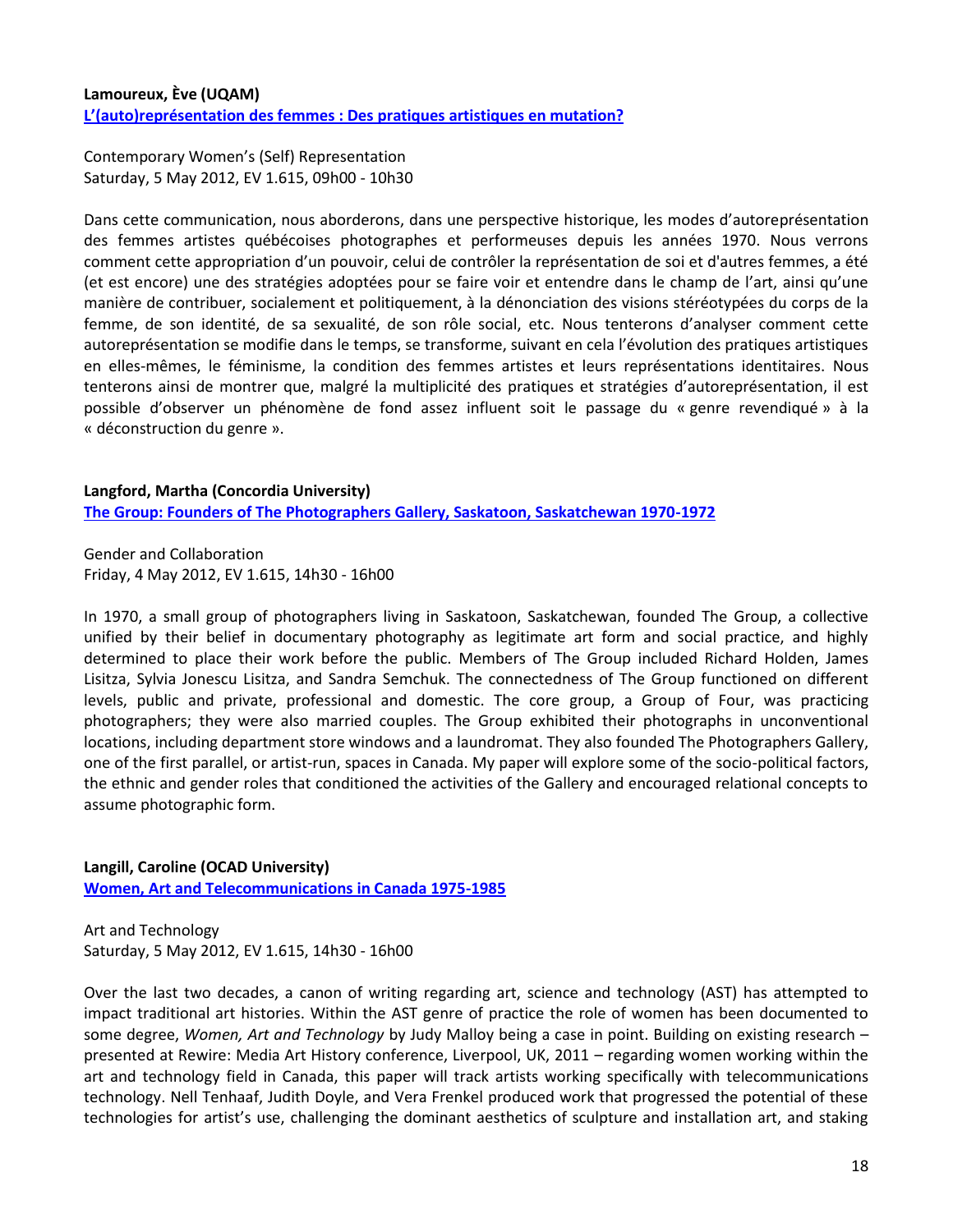out territory for women within the field of new media art during the emergence of digital culture (1975-1985). I will argue that these artists provided differentiated aesthetics within the male-dominated field of new media art at a crucial time.

#### **Larivière, Maryse (University of Western Ontario)**

*The Specter of a Rose***[: Re-enactment of the History of Photography and Autofiction for New Histories of](http://www.youtube.com/embed/5N48f8_UNUM)  [Contemporary Art](http://www.youtube.com/embed/5N48f8_UNUM)**

Performance and Enactment Saturday, 5 May 2012, EV 3.760, 11h00 - 12h30

*The Specter of a Rose* creatively re-imagines the many histories of Canadian art by women. A project-based doctorate thesis, *The Spector of a Rose* comprises of a novel written within the parameters of autofiction and a portrait series of Canadian artists re-enacting historical photography of women by women. It is through this feminist revision of the history of photography that the project addresses an absence of female artists in the history of contemporary Canadian art. This project critically examines the role of the art historian and curator by investigating affective thinking and fictions of artistic practice. As such the project responds to the challenges of scholarship production on the recent history of art in Canada. The presentation will survey the creative process of *The Specter of a Rose,* and how it employs photography to give women artists a central role and active voice in the construction of their history.

## **Lerner, Loren (Concordia University) Aging-[Related Images: A Case Study of Marion Wagschal's Figurative Self](http://www.youtube.com/embed/eLEr--pBdww)-Portraits**

Contemporary Women's (Self) Representation Saturday, 5 May 2012, EV 1.615, 09h00 - 10h30

This project examines aging-related images by Canadian women artists, the premise being that this imagery offers a unique arena of knowledge for developing an understanding of the personal, social and cultural experiences of aging from a women's perspective. In this presentation I will focus on Marion Wagschal's recent figurative self-portraits in how she has chosen to depict herself growing older. The theoretical grounding for my research originates from the outlook of feminist gerontologists who have contributed to our comprehension of the interrelations of age and gender by engaging with postmodern theory, autobiography and concepts of embodiment. Within this context two theorists, Jean Baudrillard and Judith Butler, explored by Simon Biggs in his studies of the shared features of contemporary feminism and critical gerontology, instruct my analysis.

## **Loyer, Stacey (Carleton University)**

**[Remember Me": Early Twentieth Century Beadwork and Collecting at](http://www.youtube.com/embed/9MLDMCK1bK8) the Six Nations of the Grand River**

Beading and Embroidery: Traditional Aboriginal Arts Friday, 4 May 2012 EV 1.615, 11h00 – 12h30

Beadwork made by the Onkwehowne at the Six Nations of the Grand River has a long and fascinating history, coloured by tradition, modernity, commoditization and innovation. Drawing on a variety of document-based, visual and material sources, in this presentation I describe two instances of collecting at Six Nations in the early twentieth century: first, ethnologist Frederick Wilkerson Waugh's search for traditional beadwork among Onkwehonwe communities, which led him to reject items from a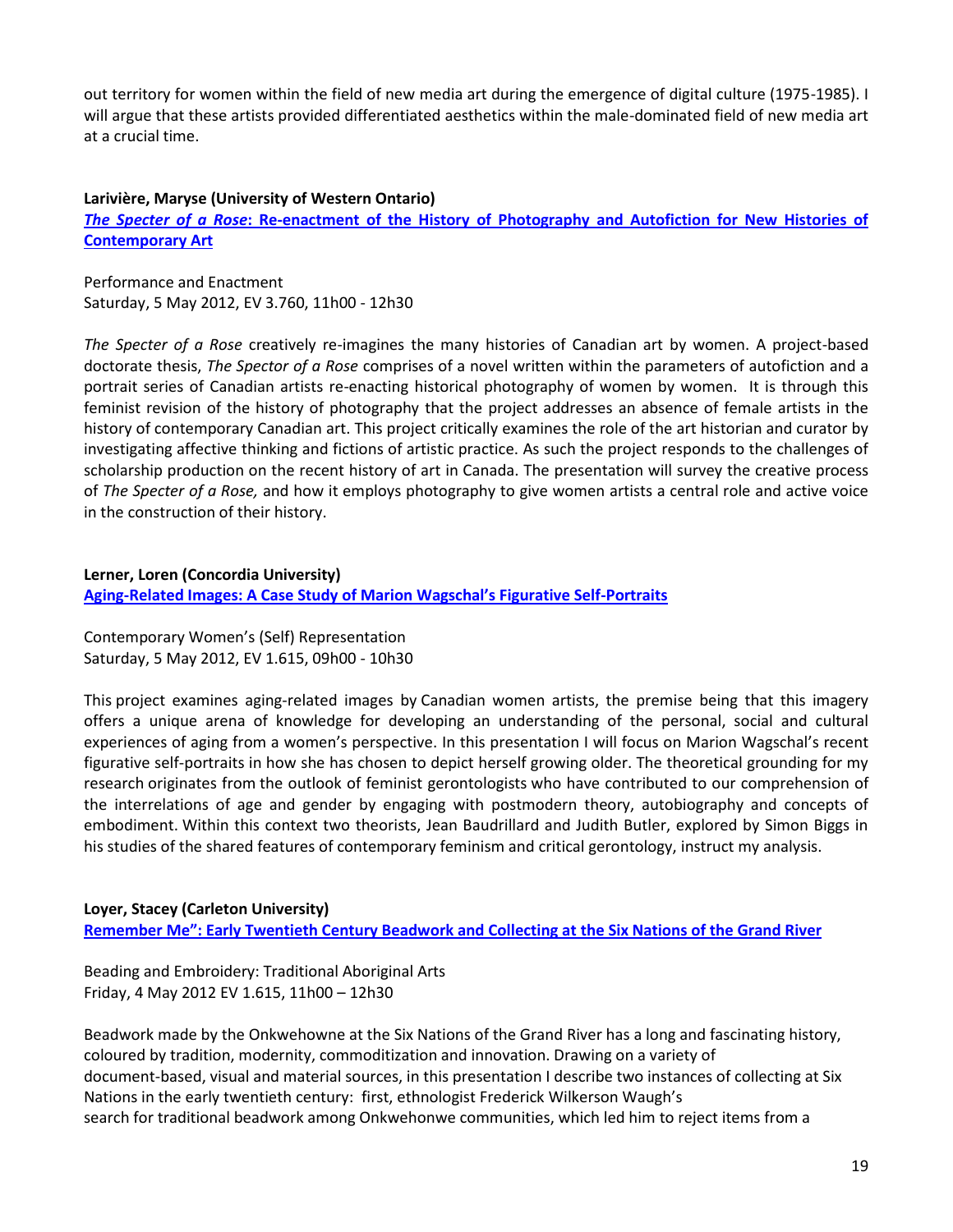beadworker at Six Nations because they were "not suitable" for his "purposes," and next, the context surrounding the creation and preservation of a beaded picture frame decorated with the message "Remember Me," saved in a collection made by three teachers from Six Nations, known as the Jamieson sisters. Through both situations, I explore how beadwork was a nexus where competing ideas of Onkwehonwe tradition emerged, and artists could intervene to both challenge ethnographic notions of authenticity and assert agency over their memory.

#### **MacHardy, Carolyn (University of British Columbia)**

**[Kodaking and Being Kodaked: The Guisachan Photographs of Ishbel, Lady Aberdeen](http://www.youtube.com/embed/STT4Xl_CwnM)**

Home, Family and Empire Saturday, 5 May 2012, EV 1.605, 09h00 - 10h30

This paper examines a series of snapshots taken by Lady Aberdeen in October of 1891 on her first visit to the "Guisachan Farm", the 480-acre property in the Okanagan Valley that she and her husband had purchased and named, sight unseen, the year before. The name given to the property established its link to the shooting estate in the Scottish Highlands belonging to Lady Aberdeen's family, the Marjoribanks, and secured the new Guisachan's ties to her childhood rather than her husband's. I engage with the idea, proposed by the Aberdeens's daughter Marjorie, that her parents imagined the B.C. Guisachan, as "their very own play-house". I argue that a close reading of the largely unexamined snapshots reveals information about the family's agenda that is not disclosed in *Travels Through Canada with a Kodak*, the published account of the Aberdeens's visits to Canada in 1890 and 1891. My discussion focuses primarily on those photographs that frame Guisachan Farm as a site for staging family rituals that bring Lady Aberdeen's brother, Coutts Marjoribanks, into the new enterprise, providing a needed corrective, in Lady Aberdeen's eyes, to his image as a 'failed' rancher in the American west. Particularly important to this project were the many photographs of the house, designed by Coutts. During their eight day stay at Guisachan in 1891, far from the disapproving gaze of Dudley Coutts Marjoribanks, the family patriarch, Lady Aberdeen and her family performed for the camera, creating images of much-desired family cohesion in their Edenic playhouse.

**MacKenzie, Catherine (Concordia University) [Stories Still to be Told: Canadian Women Missionary Artists in China, 1900-1947](http://www.youtube.com/embed/gxj6mbgDj4k)**

Women's Missions: Art, Change and Community Friday, 4 May 2012, EV 1.605, 14h30 - 16h00

When a Chinese National Aviation Corporation airplane exploded in mid-air about a hundred miles west of Wuhan on 29 January 1947, the conflagration took the life of a Canadian woman whose oeuvre may very well have been familiar to more viewers in the world than the work of any other Canadian woman artist practicing at the time. Beatrice McDowell Kitchen was, and had been for the previous quarter-century, the resident artist for the Canadian Mission Press in Chengdu. Kitchen was not the only Canadian woman artist working on behalf of the desire to staunch, as J. Hudson Taylor had put it in the 1880's, "the great Niagara of souls passing into the dark in China,…a million a month." There were several other women in China during the first half of the twentieth century who used their formal training in the visual arts in long-term support of mission activities.

The overdue acknowledgement of the category of 'overseas woman missionary artist' may bot contribute in a major way to a new history of women and art in Canada. Nevertheless, as this presentation seeks to demonstrate through its investigation of the scope and dynamics of the China-based practices of a number of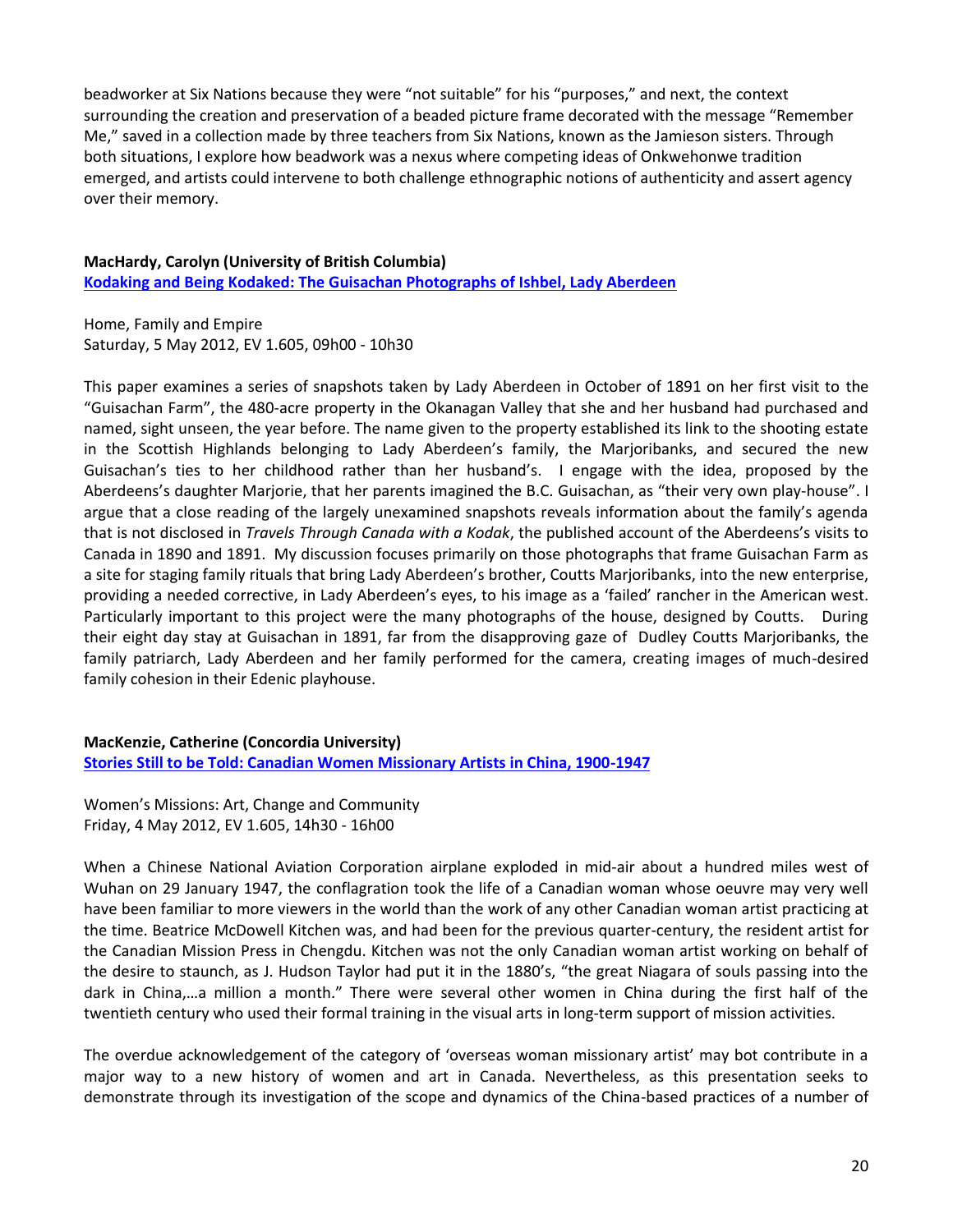such women, it does allow for the identification of relevant – sometimes even surprising phenomena – within a framework that might initially appear to be too distant and too restricted to warrant attention.

**Marshall Furness, Amy (Art Gallery of Ontario) [Seeking the Archival Traces of Historical Women Artists](http://www.youtube.com/embed/Wn3mn9wCiiI)**

Discovery: Research and Archives in Women's Art History Saturday, 5 May 2012, EV 3.760, 09h00 - 10h30

This paper will explore the ways in which the analysis of contemporary artists' archives can begin to give us a sense of what has been lost when we try to make sense of the record of historical women artists. My doctoral research on artists' archives explores the complex relationship between artistic practice, the artist's oeuvre and the artist's archival fonds. Contemporary art theory has problematized the boundaries of the art object, the artist's studio, and the role of the institution. Arguably, the boundaries of an artist's oeuvre of finished work have always depended on the complex interplay of factors such as intentionality, the art market, taste, and institutional mandates and politics. The elements shaping an artist's archival record are less well understood, but archives increasingly are being seen as the product of many authorial forces. Meanwhile, the boundary between art and archives has never been clear‐cut. Drawing on examples from Canadian archival repositories, I will suggest ways to think about an artist's archival record, even when – as in the case of all too many women artists – we have missed the opportunity to collect the traces in time.

#### **Martin, Lee-Ann (Canadian Museum of Civilization)**

**[Intersecting Practices of Art and Activism: Joane Cardinal-Schubert, Doreen Jensen and Daphne Odjig](http://www.youtube.com/embed/7WUhLzyltyQ)**

Art and Activism Friday, 4 May 2012, EV 1.615, 09h00 - 10h30

Artists Joane Cardinal-Schubert (1942-2009), Doreen Jensen (1933-2009), and Daphne Odjig (b. 1919) all were active in the intersections between art and activism. Each woman played a significant role in advancing the recognition of Aboriginal art in Canada. This presentation will focus on the roles of each artist within distinct (and often male-oriented) moments in this recent history: Daphne Odjig and the "Indian Group of Seven" in Winnipeg; Doreen Jensen and the formation of the Society of Canadian Artists of Native Ancestry (SCANA); and Joane Cardinal-Schubert and a "new" generation of Aboriginal artists in Canada.

#### **Millet, Véronique (UQAM)**

**Entre art public et peinture [: le cas de Marcelle Ferron au Pavillon d'art québécois et canadien](http://www.youtube.com/embed/qzHSCQiyHuU) du Musée des [beaux-arts de Montréal](http://www.youtube.com/embed/qzHSCQiyHuU)**

Women and Museums Saturday, 5 May 2012, EV 1.605, 11h00 - 12h30

Icône de la femme artiste québécoise, Marcelle Ferron est pourtant encore tenue à l'écart dans certaines expositions et publications récentes sur l'automatisme qui font la part belle à d'autres signataires de *Refus global*. Cette double perception s'illustre notamment dans le nouveau pavillon d'art canadien et québécois du Musée des beaux-arts de Montréal. Y sont présentées deux œuvres de Marcelle Ferron : visible depuis la rue Sherbrooke, un vitrail a été magistralement installé à l'entrée, alors qu'à l'intérieur, y est accroché un petit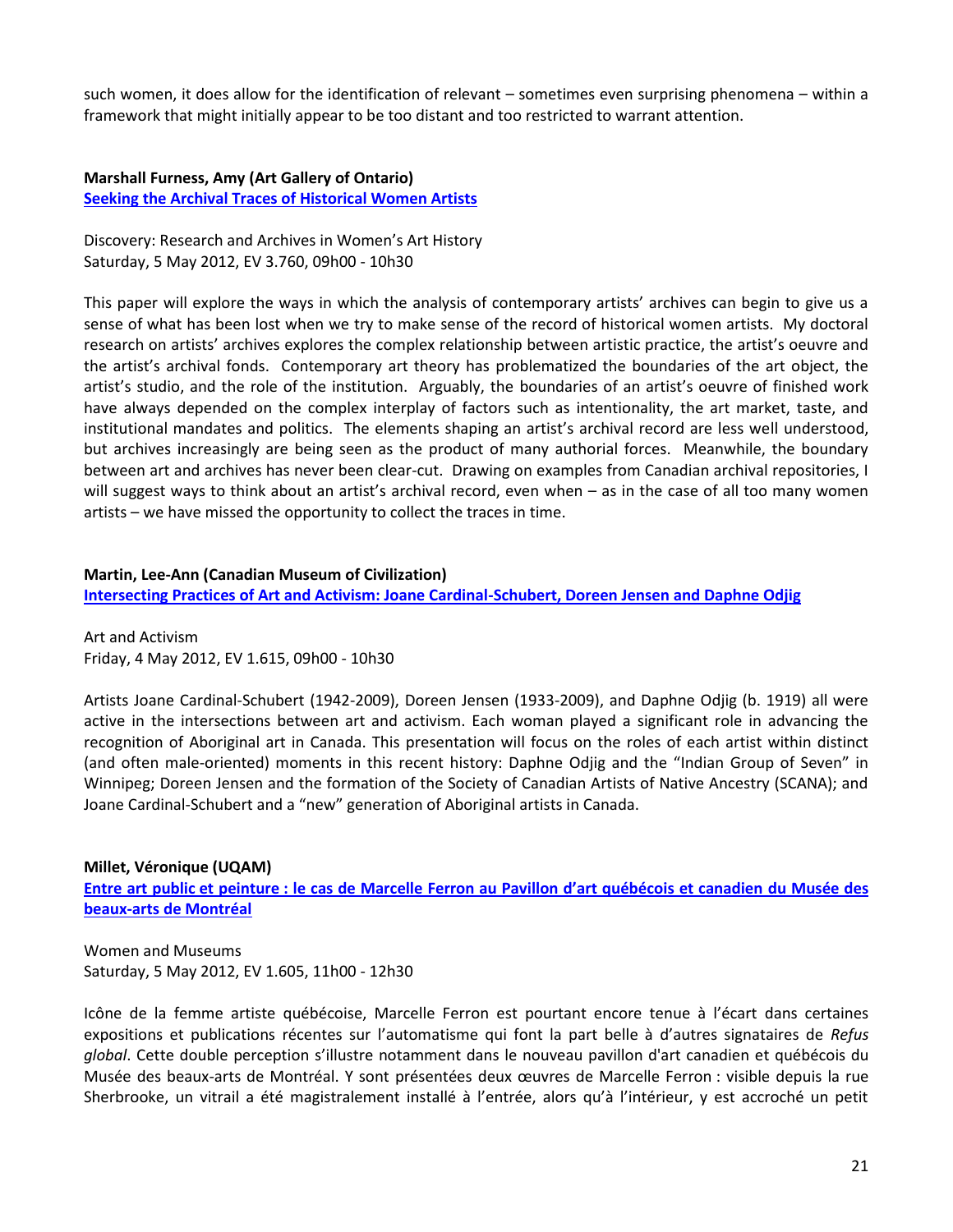tableau de 1947, une œuvre des tout débuts de l'artiste, exposée un peu comme celle d'une « élève » de l'automatisme.

Or l'année 2011 marque le dixième anniversaire de la mort de l'artiste. Que reste-t-il, aujourd'hui, de Marcelle Ferron? Je me propose d'interroger, dans le cadre de cette communication, la fortune critique de cette artiste afin de mieux comprendre les mécanismes entourant la réception actuelle de son œuvre. Comment expliquer que sa pratique de la verrière semble aujourd'hui éclipser auprès des décideurs et des commissaires celle de la peinture, alors que l'artiste a choisi, à la fin des années 1980, de revenir à ce médium?

## **Morton, Erin (University of New Brunswick)**

**[Ordinary Affects: Folk Art, Maud Lewis and the Social Aesthetics of the Everyday](http://www.youtube.com/embed/qnN2YgtlwDA)**

Retelling Feminism I: Theory and Narrative Friday, 4 May 2012, EV 1.605, 09h00 - 10h30

This paper examines public history projects surrounding the life and work of self-taught Nova Scotia artist Maud Lewis. In particular, it examines the tensions between historical constructions of Lewis as a poor, rural folk artist who overcame such marginalization by painting joyful landscapes of her everyday environment, and her cultural and material reality as someone whose artwork received significant recognition during her lifetime. Rather than proposing to uncover the truth of Lewis's life from its misrepresentation in screen and print media and museum exhibitions, this paper begins with the assumption that there are no such misrepresentations when it comes to public history making – only hegemonic narratives and affects that succeed publicly over alternative and resistant points of view. This paper will analyze public history projects that have narrated Lewis's story since the 1960s, by positioning them against late-twentieth-century ideas about antimodernism, ordinariness, and the ongoing pursuit to claim an agrarian past in late-industrial Canada.

## **Myzelev, Alla (University of Guelph)**

**[Living Ahead of its Time: Art Deco House in Toronto](http://www.youtube.com/embed/O6Hy7I2N7B0)**

Gender and Collaboration Friday, 4 May 2012, EV 1.615, 14h30 - 16h00

Alexandra Biriukova had only one commission in Canada as a professional architect. After arriving to Toronto from Rome she received a prestigious commission from one of the main ideologists of painterly nationalism in Canada, Lawren Harris. Resulting building became one of the earliest examples of Art Deco residential architecture in Toronto. In addition to its stylistic innovation, the house became a turning-point in life and artistic career of both the architect and the artists, albeit in different ways. Alexandra Biriukova, was never to design anything else; owing to the Great Depression and her lack of connections and experience she could not gain any more commissions and retrained as a tuberculosis nurse. Harris, a prominent member of the Group of Seven landscape painters, left his house and his family soon after moving in, closed it up, removed his paintings and was never to return to his magnificent residence. This paper evaluates the contributions of both architect and artist to the design of the house and argues that despite the claims by previous researchers that Harris played a major role in the design of the house, it was indeed Biriukova, a young yet experienced female architect, who conceived, completed and supervised the project. The article hopes to draw attention to the work of the architect and also uncover a process of obliteration of the female architect from architectural and design histories of the past. Lastly, it attempts to hypothesise what made this house so unusual in Toronto and why in spite of positive reviews of her first project Biriukova never received more commissions.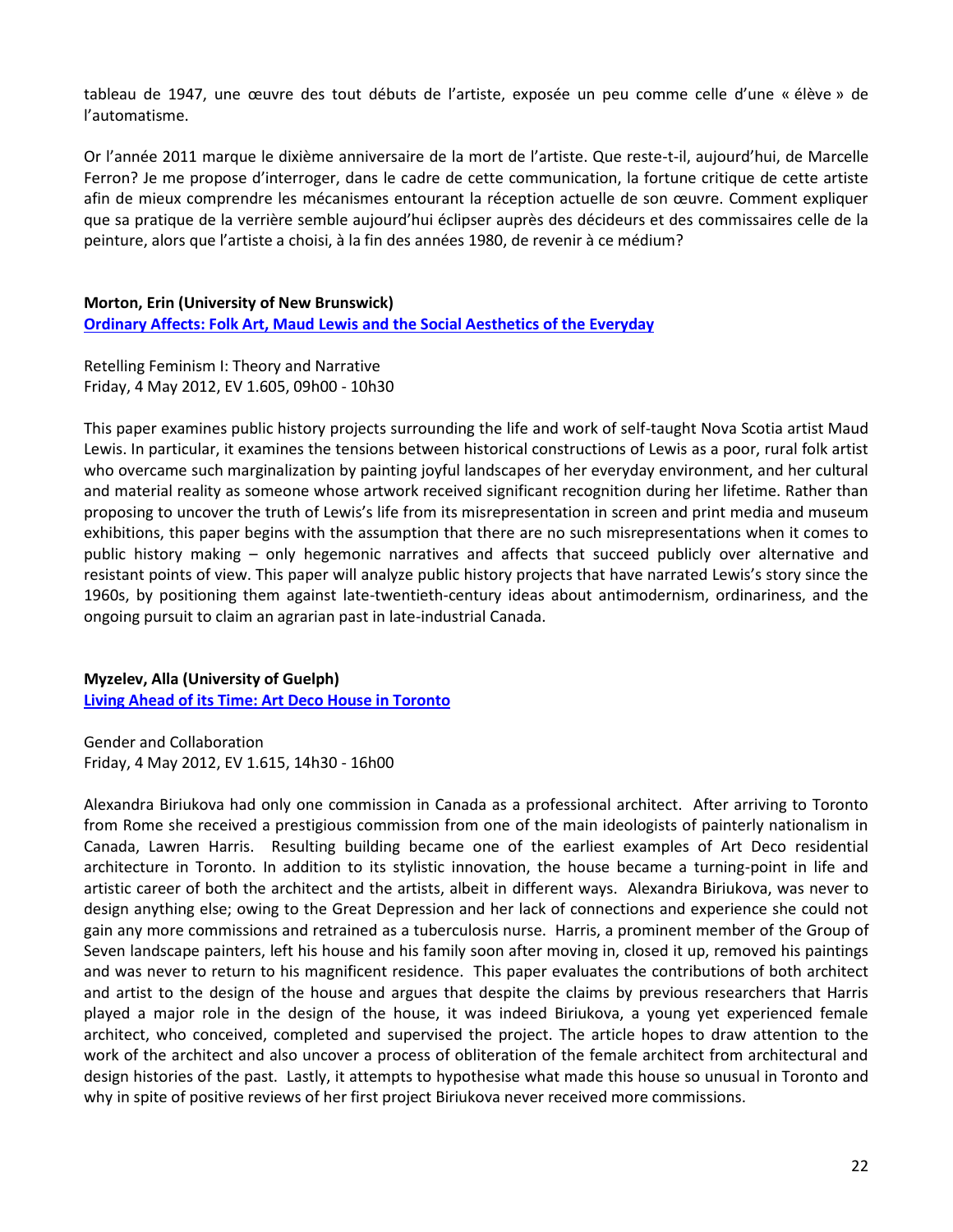#### **Nadeau-Saumier, Monique (Independent scholar) [Greetings from Montreal](http://www.youtube.com/embed/CKqF5ySOz34)**

Discovery: Research and Archives in Women's Art History Saturday, 5 May 2012, EV 3.760, 09h00 - 10h30

During the 1920s and at the onset of the Great Depression, a group of Montreal women artists, influenced by the Arts and Crafts movement, turned to more simple and personal creative outlets. Linoleum block prints and greeting cards became a tool for their artistic expression.

The chance discovery, some months ago, of a scrapbook containing more than thirty examples of such Christmas and New Year greeting cards, revealed a little-known episode in their artistic production. Created during the period of Regionalism, many of the cards are inspired by Quebec rural scenes, others use more conventional religious themes, many reflect the urban décor of their Montreal home.

Among the group, Sarah and Marion Robertson, Nora Collyer, Dorothy Coles, and several others, including some founding members of the Beaver Hall Group, all previous students of William Brymner at the Art Association of Montreal. Their work will be studied in the broader context of handmade greeting tradition that involved many important American artists at the same period.

## **Niergarth, Kirk (Mount Royal University)**

**[Why should you know Julia Crawford? Or the Gallery, the University, and the Rules of the Game](http://www.youtube.com/embed/tNnBfbvulII)**

Retelling Feminism II: Alternate Historiographies Friday, 4 May 2012, EV 1.605, 11h00 - 12h30

Every time I teach a course on the history of Canadian visual culture, I show my students Teresa MacInnes' 1998 NFB film *The Other Side of the Picture*. This film asks – with varying levels of criticality – some of the key questions of women's art history: Why have there been no "great" women artists? Is it sufficient to reform institutions so that they make more space for women artists (or, as it is known in shorthand, "add women and stir")? What, fundamentally, is the difference gender makes?

Julia Tilly Crawford (1896-1968) was a New Brunswick painter who died before these kinds of questions became commonplace in the field. Studying her life and the few works of hers that have made it into public collections does not, however, afford answers that reconcile easily with the narratives about women artists offered in, for example, MacInnes' film. What would be the benefits of "rescuing" Crawford from relative obscurity, through wider scholarly assessments and gallery exhibitions? And, would such a reclamation effort risk obscuring elements of Crawford's lived experience as an actor in the field of Canadian cultural production?

**Nurse, Andrew (Mount Allison University) [Gendering the Artistic Field: The Case of Emily Carr](http://www.youtube.com/embed/2XatiLMYxKY)**

Retelling Feminism I: Theory and Narrative Friday, 4 May 2012, EV 1.605, 09h00 - 10h30

This paper explores Bourdieu's "field of artistic production" as a framework within which a gendered history of modern Canadian artistic production could be written. Emily Carr's life and artistic work provide an effective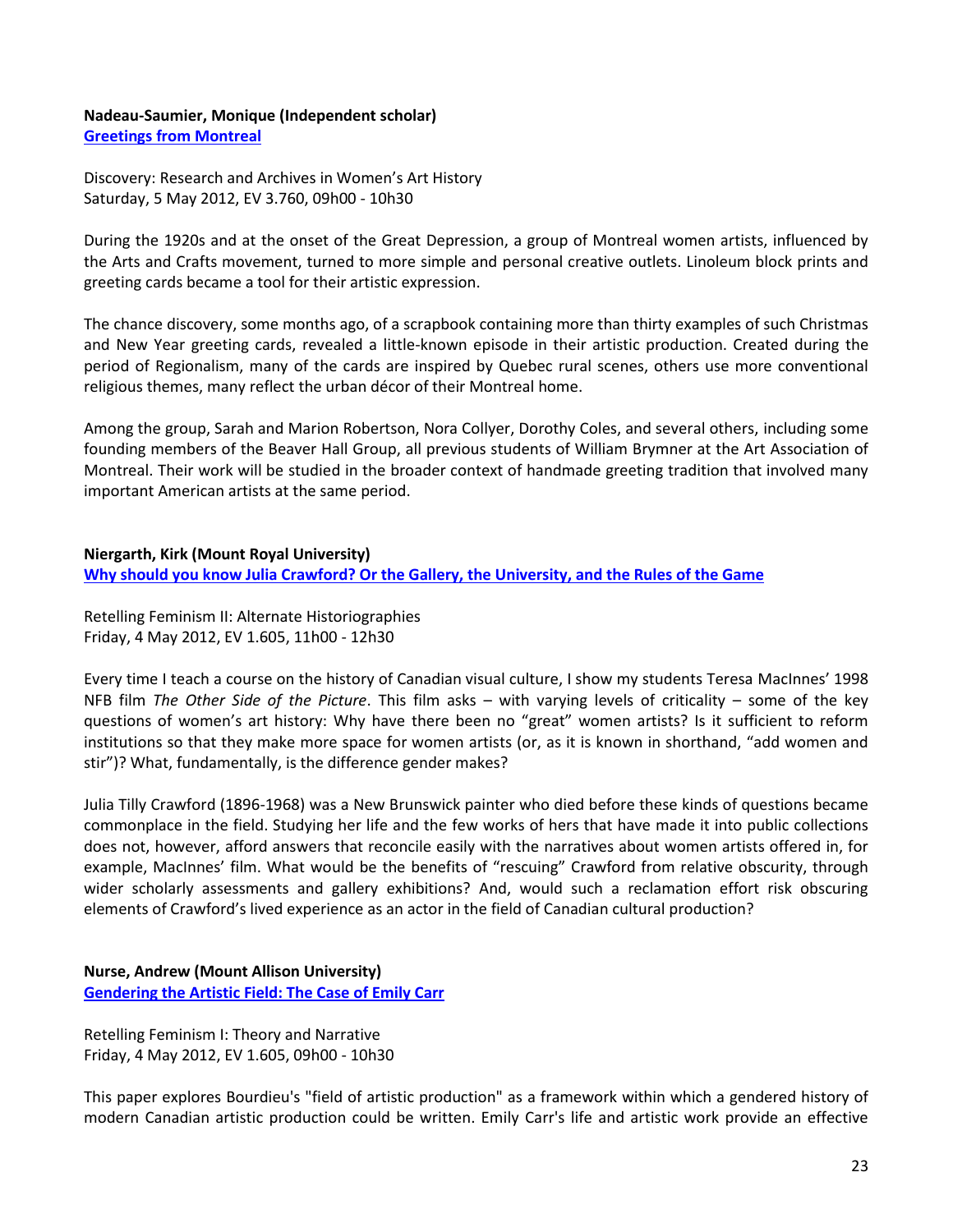case study for this analytic framework both because Carr's life and work have been well documented and because she worked during a period of remarkable institutional and artistic activism that gave shape to the modern Canadian artistic field. Her occupational and creative plurality, public statements and artistic practice demonstrate how gender worked within and structured the evolution of an artistic field in the first half of the twentieth century. The gendered dynamics of cultural power, I argue, created an ambiguous field that simultaneously embraced and marginalized women artists and had important ideological effects. In Carr's case, it pushed her artistic expression toward gender neutral aesthetic standards (e.g., genius and an wilderness aesthetic) that mystified the gendered reality of her creative life.

## **O'Connor, Mary (McMaster University)**

**[Archiving, Mobile Technology and Bodies: The Work of Liss Platt](http://www.youtube.com/embed/HhFEOQCAtb4)**

Art and Technology Saturday, 5 May 2012, EV 1.615, 14h30 - 16h00

A new history of women and art in Canada would need to include the horizon(s) of mobile technology. One might ask if the new technologies of cell phones, GPS, as well as of digital networks are radically changing both art and subjectivity. Studies have begun of new archiving projects as *Net-Dérive* or *Cyworld*. \* This paper will examine the work of multi-media artist Liss Platt, who has lived and worked in Canada for the last thirteen years. Her work has been exhibited or screened internationally, including at MoMA. In a response to a call from the Gordon Pinsent Centre for the Arts in Newfoundland on the theme of the River as Source, she created a mobile video device housed in a plexiglas orb that tracked the flow and scenes of travel over the Exploits River. An extension of her earlier work, which is concerned with the flow of everyday life, physical embodiment in her medium, and interactivity, the Orb project includes the stories of other inhabitants of the river's space and history. Perhaps the new technologies offer an always-unfinished history because always evolving in alternative forms of installation and digital interactivity.

\* Goggin, Gerard and Larissa Hjorth. Eds. *Mobile Technologies: From Telecommunications to Media*. Routledge, 2009.

**O'Neill, Dianne (Art Gallery of Nova Scotia)**

**[Some Early Nova Scotian Women Artists](http://www.youtube.com/embed/6cHlrlY_uro)**

Missing Information: The Challenges of Women's Art History Friday, 4 May 2012, EV 3.760, 14h30 - 16h00

Art history privileges the status quo. The Belton timeline included one Nova Scotian woman artist active during the 19<sup>th</sup> century. The CWAHI database introduces seven more and its files name another nine. Our preliminary list for an exhibition of work by Early Nova Scotian Women Artists at the Art Gallery of Nova Scotia considered the connections among thirty professional and amateur artists for whom locally available works were easily identified. The names of another sixty-two were known from exhibition catalogues. Searching for them produced limited results, but uncovered some new artists in the process, so our final exhibition list gave us with 61 works by 28 artists and many questions. No one will dispute the limitations of the old timeline, but neither can CWAHI's lists produce a true picture of the community of women artists that existed across time in any particular locale, because too many linkages are missing. How much do the hidden links limit the validity of a new history of women and art in Canada?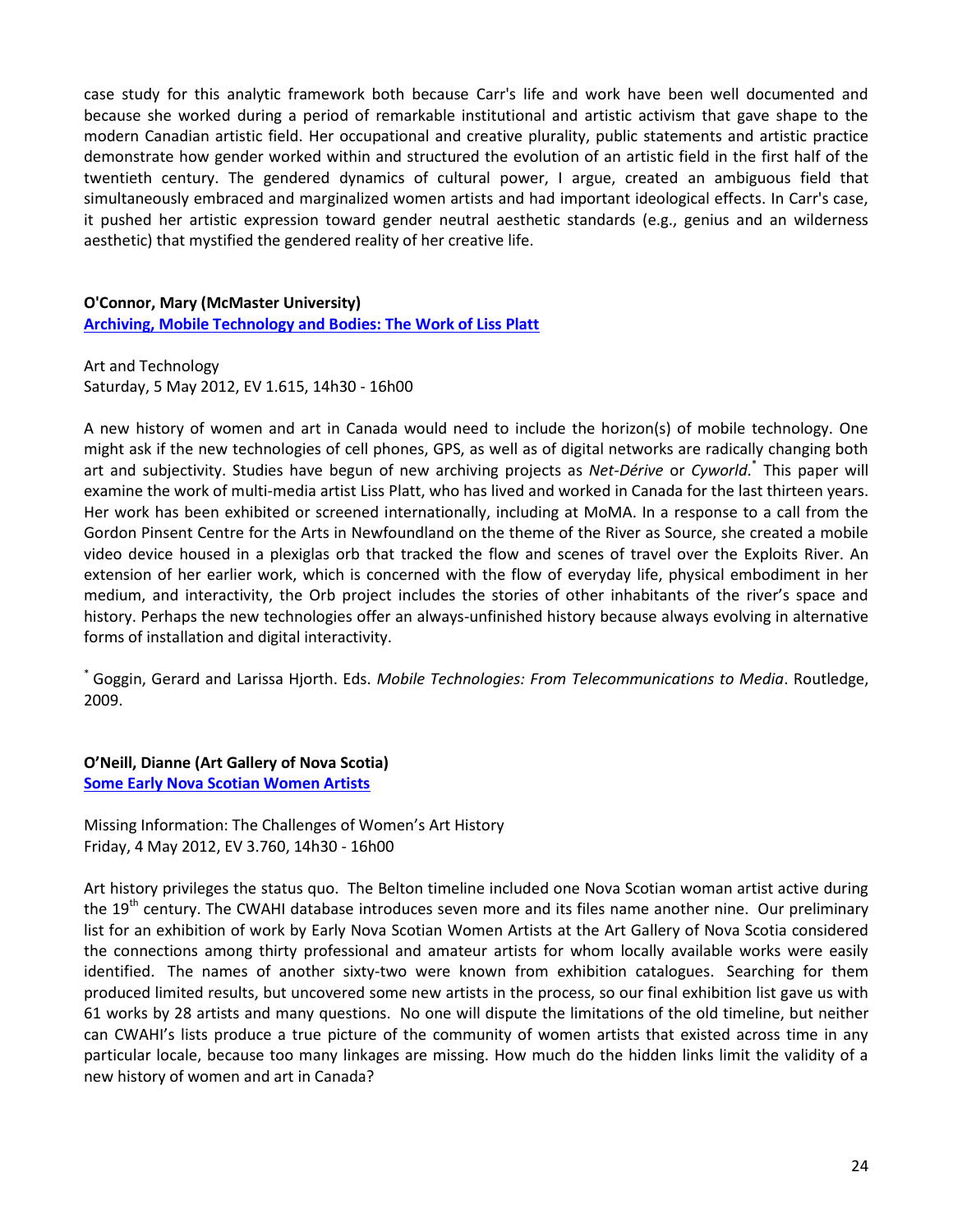## **Paterson, Elaine (Concordia University) [Crafting Empire: Intersections of Irish and Canadian Women's History](http://www.youtube.com/embed/D6zKvOSKPU8)**

Home, Family and Empire Saturday, 5 May 2012, EV 1.605, 09h00 - 10h30

This paper takes as its starting point the craftwork produced under the auspices of the Irish Industries Association (IIA), the leading body of the home arts movement in Ireland (est. 1886), specifically the weaving and embroidery of the Dun Emer Guild established outside Dublin by the Yeats sisters with Evelyn Gleeson (in 1902). One of the main goals of the Irish Association was to offer creative work to women in rural Ireland in order to prevent them from emigrating to places like Canada. Yet, it is through this immigrant experience (that of Irish women who embodied particular craft skills and traditions, in this case) that an international context for the home arts movement may be established.

In this transcultural approach to Canadian women's art history, I shall examine the colonialism implicit in the establishment of art industries in areas controlled by a dominant Englishness at this time and deeply affected by emigration, with its narrative of dislocation and ethnicity. This narrative has led me to the craft revival movement in Canada, specifically the work of the national Canadian Handicrafts Guild (founded by prominent Montrealers Alice Peck and May Phillips in 1905). Thus, I will explore how those rural Irish women who did, in fact, emigrate were targeted by similar home art industries in major centres of immigration, in this case Montreal. In particular, how might their craftwork have been reframed in the Canadian context, specifically at the high profile, international venue of the 1904 St Louis World's Fair, Missouri, where the craftwork of both the Irish Dun Emer Guild and the Canadian Guild was prominently displayed and received much critical attention. Historian Laura Peers contends that the most intimate frontiers of empire were those of the home, the family and, most significantly, the things one made and used within those spaces – performed and displayed in this instance at both the Irish and Canadian pavilions of an international exposition. In this paper, I shall seek to examine how the women of these guilds helped to produce, organise, display, distribute and deploy these exquisite craft objects within the cross-cultural dynamics of colonialism.

## **Reid, Mary (University of Manitoba)**

**Time is a Bitch: The Aging Female Body – [a Site of Power in the Work of Dominique Rey, Meera Margaret](http://www.youtube.com/embed/fL6QOWq95M8)  [Singh and Suzy Lake](http://www.youtube.com/embed/fL6QOWq95M8)**

Contemporary Women's (Self) Representation Saturday, 5 May 2012, EV 1.615, 09h00 - 10h30

In the work of these three female photo-based artists the aging female body is a powerful subject rich in (un)expected associations of beauty, sexual desire, strength, resilience and fortitude. Dominique Rey's *Sisters of the Cross* project centres on this order of nuns. Over the last three years Rey has immersed herself inside this private world of women. Through photography, video, and painting she re-presents this overlooked space of contemplation in the search of life lessons lost. Meera Margaret Singh had been photographing her mother, aunt and older female family friends for more than four years. The distinctive suites she creates positions the aging nude female body as contemporary odalisque, ripe with evocative energy, and as *vanitas*, warning of the impending end. In contrast to Rey and Singh, the full body scans performed by Suzy Lake places the artist's own aging body between the virtual and literal, commanding a presence that is both haunting and sentient.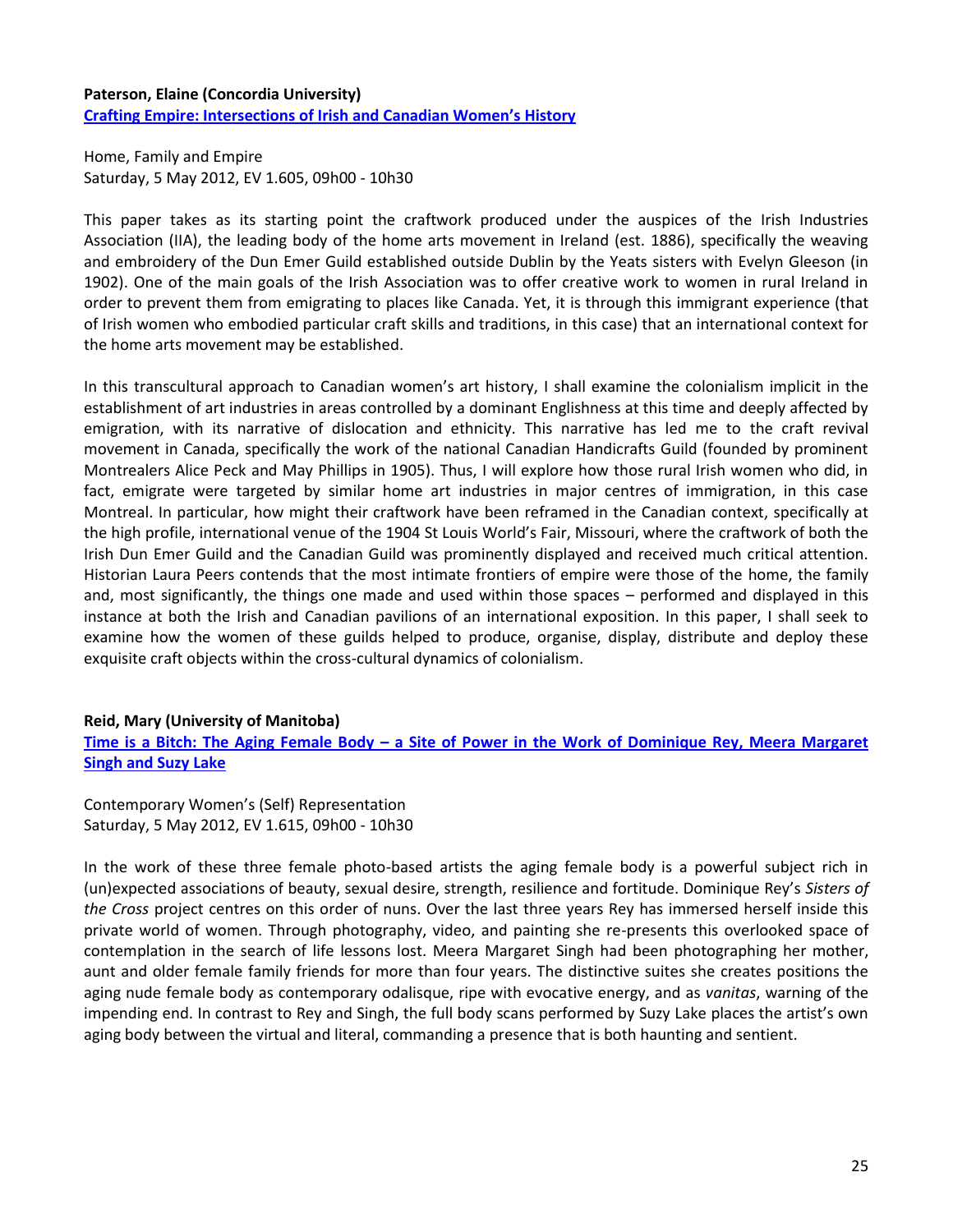**Salahub, Jennifer (Alberta College of Art and Design) Marion Nicoll['s Crafty Path: The Road Not Taken](http://www.youtube.com/embed/nqHWeH1RI00)**

Attribution, Audience and Display: Craft in Canada Saturday, 5 May 2012, EV 1.605, 14h30 - 16h00

This paper considers an overlooked path travelled by the otherwise well-documented mid-twentieth-century Canadian artist Marion Nicoll (1909-1985). Going through early records relating to the history of craft at the Alberta College of Art and Design, I established that it was Nicoll who was instrumental in bringing craft to the forefront and who ultimately informed craft as it is taught at ACAD today. While we celebrate Nicoll the painter, she also taught courses on jewellery, leather, batik, ceramics and block printing on fabric. The information about her involvement has never been published. In fact, at first reading one might consider her to be a poster child for women artists in mid-century Canada, as she appears to have sauntered by many of the hurdles her contemporaries faced. In fact, there were indeed obstacles to overcome and the strategies that she employed were subtle – lies by omission perhaps?

## **Senechal Carney, Lora (University of Toronto Scarborough) [Molly Lamb Bobak as a Wartime Portraitist](http://www.youtube.com/embed/BnCQ0BY-RfM)**

Women and Social Change in the '20s, '30s and '40s Saturday, 5 May 2012, EV 1.615, 11h00 - 12h30

Molly Lamb Bobak made a number of fascinating informal portraits of members of the Canadian Women's Army Core during her CWAC years, beginning in 1942. She used a very sensitive, studied approach for these portraits that differs vastly from the caricatures and equally light texts constituting her well-known diary of those years, and differing also from most of the work that she produced in 1945-46 as the only woman appointed to the Canadian War Records program. I propose to explore these portraits as a particular kind of wartime portrait. Like the informal wartime images of woman made by Pegi Nicol MacLeod, they reflect the increasing sense of independence and opportunity that Canadian women experienced in this era, even in the profoundly masculine preserve of war. They are also accomplished works that deserve a high place in a history of Canadian wartime portraitists including Charles Comfort, Eric Aldwinckle, Jack Humphrey, and Charles Goldhammer.

## **Sheppard, Pat (Concordia University) Decoding a Victorian [Woman's Album: A Case Study in the Reading of Autobiography](http://www.youtube.com/embed/UH0Z3oU2WQ8)**

By Album, Print and Brush: Early Canadiana Friday, 4 May 2012, EV 3.760, 09h00 - 10h30

Albums, defined when new by their barrenness, have long served as welcoming repositories for words, pictures and keepsakes. They are cultural artifacts that leave behind traces of a rhetorical impulse to express oneself in a wide range of topics including family, social, political and economic concerns. It is only recently, however, that scholars have begun to recognize their potential as a source for academic research.

Lady Bucknall Estcourt, a British aristocratic military wife, worked on such an album for nearly forty years (1837- 1875), five of which were spent accompanying her husband during two military postings in Canada. Despite the lack of overtly personal content and the initial impression of randomness conveyed by the materials within the album, a detailed analysis reveals the presence of a coherent, vital, and very personal narrative. What is intriguing is that this has been accomplished as much through the absence as through the presence of its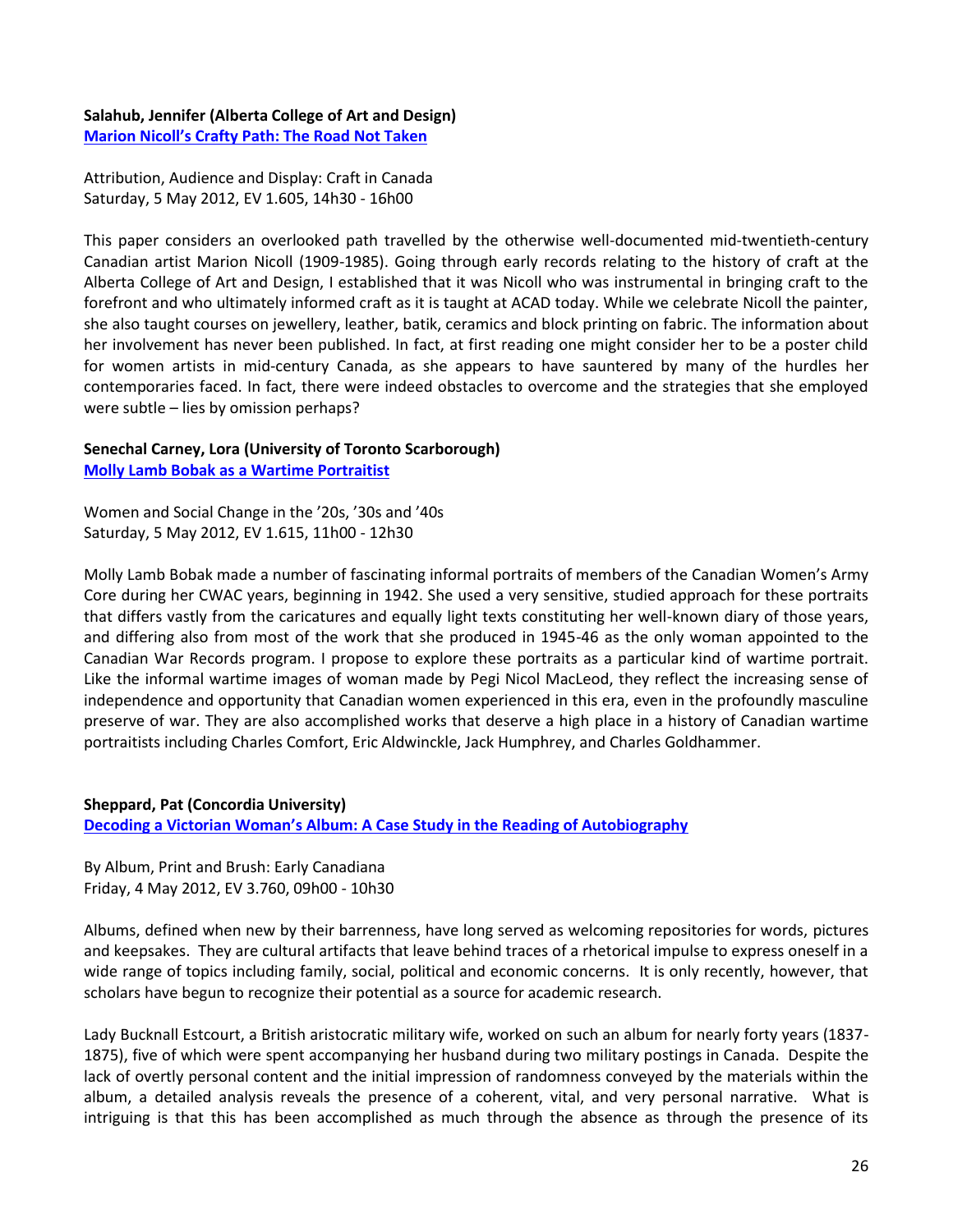creator. Using a variety of coding techniques, she memorialized important events of her life. She engaged with the important discourses of her era by making her husband's military career and, by extension, Great Britain's much larger imperial project important subjects of her album. Through my work of decoding, my research sheds new light on *how* one aristocratic Victorian woman used the material and visual culture at her disposal to express her own identity. By understanding the *how*, it has been possible to gain insight into the *what*, the impact of the broader concerns of an era on one woman, and thus to provide a uniquely feminine perspective.

#### **Sheriff, Mary (University of North Carolina at Chapel Hill)**

**[Individual Lives, Collective Histories: Representing Women Artists in the Twenty-First Century](http://www.youtube.com/embed/M3iLQaPeZ2c)**

Keynote Address: Thursday, 3 May 2012, MB S2.210, 16h45 – 18h15

In my presentation I will be analyzing the history of writing the history of women artists, and how women participated in that project from 1858 on. What factors diverted scholars from the later recuperation effort that began in the 70s? And why, and how, we should continue (even turn again to) that effort?

## **Skelly, Julia (Concordia University)**

**[Textiles Anonymous: Canadian Women and Temperance Banners](http://www.youtube.com/embed/SqrkILRVIvM)**

Women's Missions: Art, Change and Community Friday, 4 May 2012, EV 1.605, 14h30 - 16h00

This paper will critically examine banners produced by Canadian members of the Woman's Christian Temperance Union (W.C.T.U.) between the years 1877 and 1932. As many feminist scholars of craft have observed, female producers of nineteenth-century textiles have often remained anonymous in histories of art. There is only one signature to be found amongst the twenty-one extant W.C.T.U. banners that were exhibited at the Textile Museum of Canada in 1999, and this signature might well have belonged to a male designer, as some of the banners were likely made by machines operated by men. This paper will address the problematics of privileging the named artist in art history and craft studies, while also acknowledging the importance of names in women's lives and histories. The Canadian members of the W.C.T.U. who produced the banners would not have identified as either artists or 'professional' craftswomen. Different methodologies and archival strategies are needed, therefore, for the study of the W.C.T.U. banners. I propose that, in this context, *imperfections* function as the material signature, or sign, of historical women's touch – not meant here as that ostensibly innate quality long attributed to women – but rather the manual work done by female producers who created objects that now comprise a feminist material culture associated with social activism. I discuss also the potentially revolutionary impact that recognizing the methodological value of imperfection in craft made by women might have on the feminist art historian in both her life and her work.

**Surette, Susan (Concordia University) Lorraine Malach's** *Exultation* **[as Transformation](http://www.youtube.com/embed/Ypd_gHoke3M)**

Healing and Transformation Friday, 4 May 2012, EV 3.760, 11h00 - 12h30

*Exultation*, a monumental 1981 figurative ceramic mural enlivens the sanctuary of the otherwise subdued Holy Family Notre Dame parish church, Port Alberni, B.C., a modernist and modest Roman Catholic place of worship. As sacred modern art, created by the feminist Catholic artist, Lorraine Malach, *Exultation* offers an opportunity to consider agency within the context of the mural's commission, installation, style, iconography, and location. I shall argue that this mural, installed as a reredos, acts as a social and political transformative agent for viewers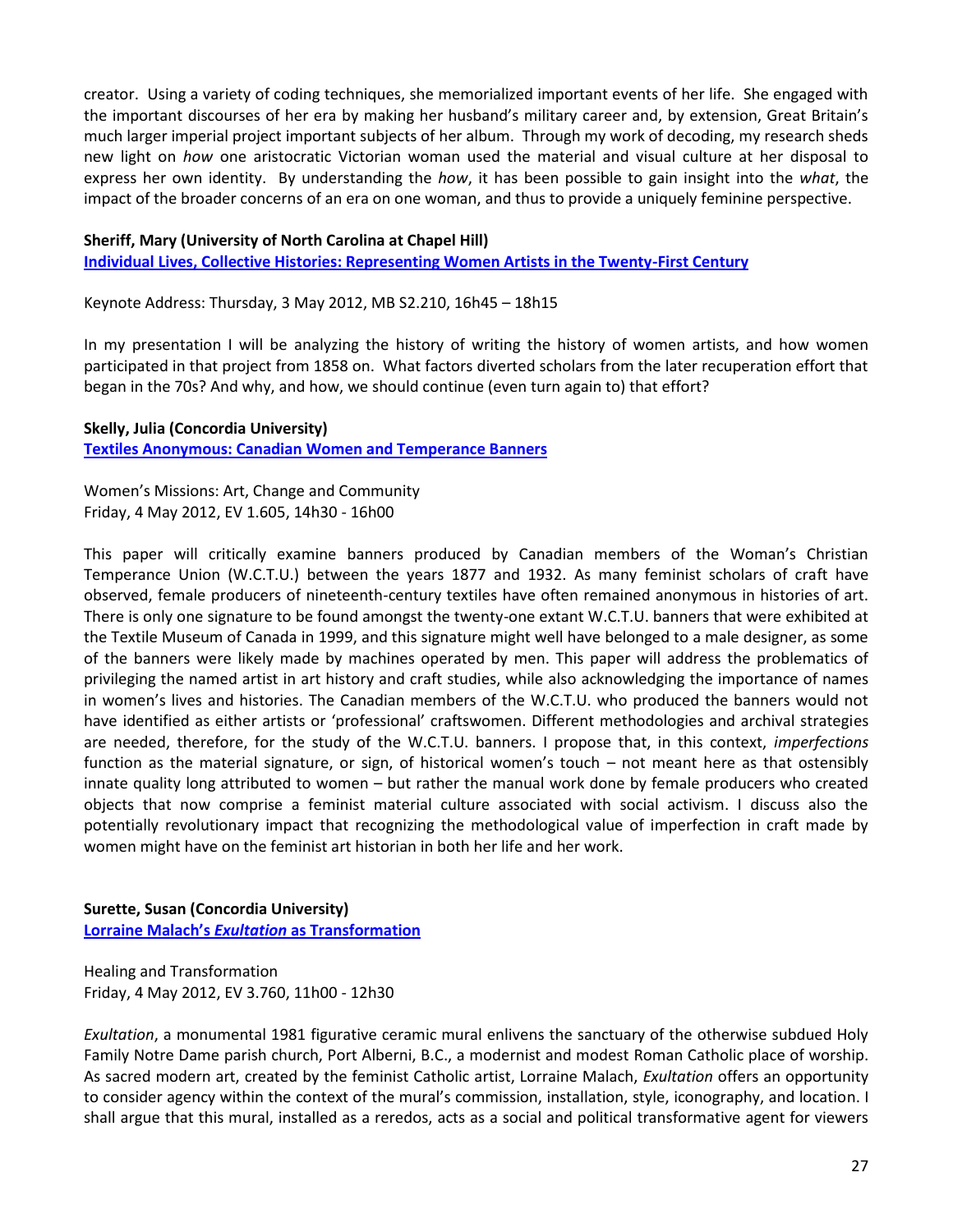who have interacted with it, while they, in turn, transform its representation. Located within a specific religious space with its accompanying rituals, *Exultation's* agency can furthermore be understood within the context of spiritual healing. A reredos is traditionally commissioned as an expression of gratitude, but also often depicts the life and work of a saint to whom a needful petitioner can turn. Malach's reredos, *Exultation,* originated within the context of specific Franciscan and Catholic celebratory anniversaries as well as Vatican II's call for the renewal of the Church; however, it was made by an artist who chaffed at the Church's restrictive roles for women, and installed in a community confronted by great economic, social and environmental challenges. Through an examination of Malach's Franciscan iconography, her lively composition, and the figurative abstraction, the paper will address how this artifact "coshapes" its use and thus challenges relationships between viewers and their world.<sup>\*</sup>

\* Peter-Paul Verbeek, Robert P. Crease (trans.), *What Things Do: Philosophical Reflections on Technology, Agency, and Design,* (Pennsylvania: Pennsylvania State University Press, 2005), p.170

**Terry, Andrea (Carleton University) [Public History and Cultural Production: Women's Contributions to Canada's Heritage](http://www.youtube.com/embed/FsG-afC4RFQ)**

Missing Information: The Challenges of Women's Art History Friday, 4 May 2012, EV 3.760, 14h30 - 16h00

Within recent art historical research on women's contributions to Canadian museums, an account of the historic house museum movement is still largely missing. In this lecture I consider the work of "women volunteerists" in Dundurn Castle – the home of Prime Minister and Family Compact leader Sir Allan Napier MacNab (1798-1862) in Hamilton, Ontario. From 1901 to the 1960s, women worked as curators, guides, and administrators turning the home into a museum. Their efforts ultimately recommended the possibility of the site's restoration as Hamilton's Canadian Centennial project. Similar tales could be told across the country. As such, why is there such a pronounced absence of narratives of heritage sites from the histories of women and art? Can public history not be considered a unique form cultural production?

**Watson, Sarah (Concordia University) [Beyond The Domestic Sphere: Reconsiderations of Gathie Falk's performance work, Red Angel \(1972\)](http://www.youtube.com/embed/CRwnnG9MuLQ)**

Performance and Enactment Saturday, 5 May 2012, EV 3.760, 11h00 - 12h30

Pioneering Vancouver performance artist Gathie Falk created a series of fifteen performance works between 1968 and 1977. Her performances have been the subject of critical writing that falls into two main categories: feminist analysis that relates the instrumental use of domestic items with second wave feminism, and descriptions of Falk's performances within the context and narrative of the Vancouver Intermedia scene in the late 1960s and 1970s. While both approaches affirm Falk's foundational status within the history of performance art in Vancouver and Canada, they lack two areas critical to the understanding of any new artistic medium namely: a broad consideration of the significant cultural shifts that may have influenced its development, and a means to locate this work within the development of contemporaneous practices outside the local context.

Watson's paper will explore new possibilities for reconsidering Faulk's work by analyzing the video documentation and script of her performance Red Angel from 1972, within the context of women's labour experience in post-war early 1970s culture and in relation to the American influence of Minimalist dance choreography as well as the framing of the work within Funk art. Falk's re-occuring performance objects are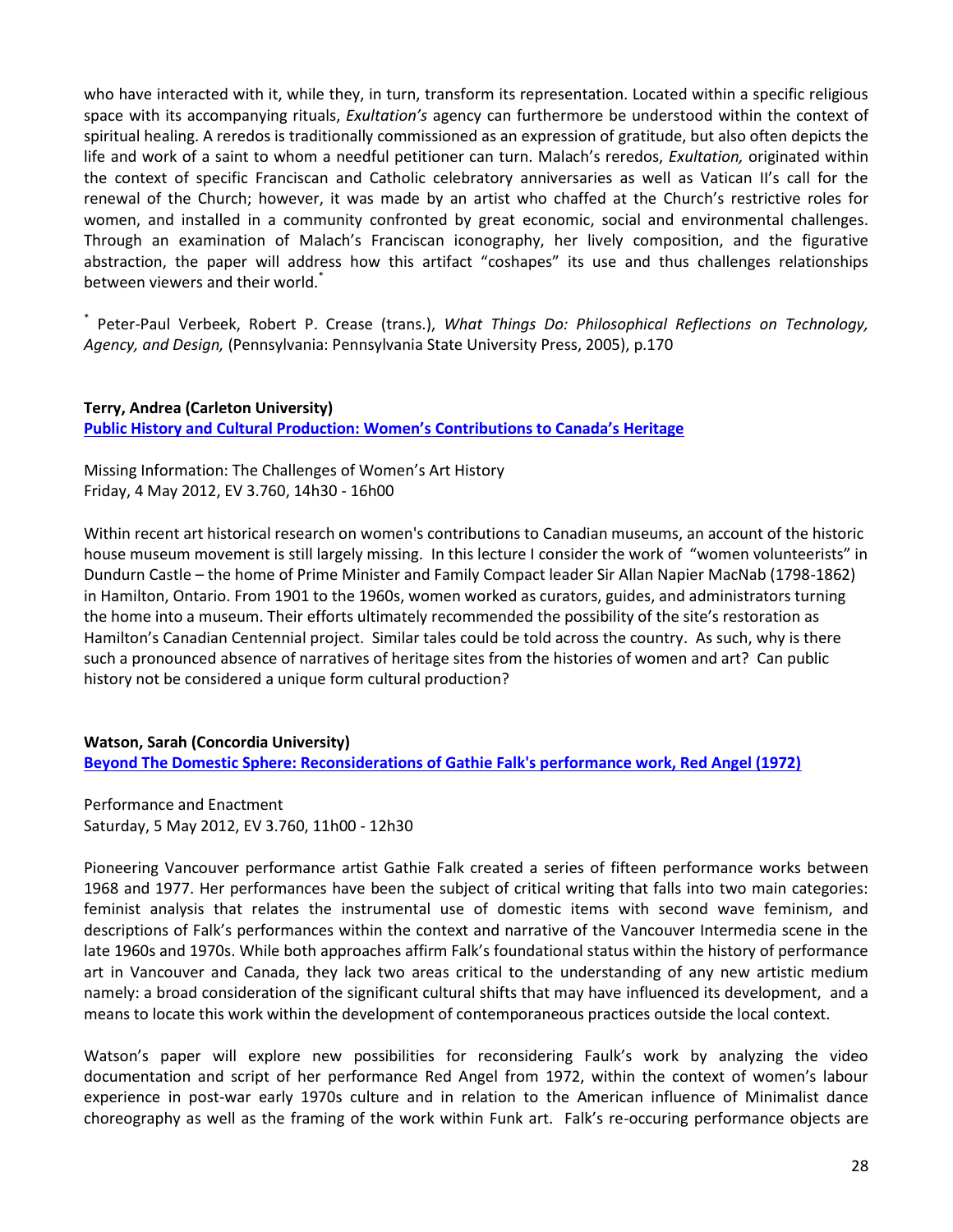discussed beyond the context of the domestic realm but rather within the territory of post-war consumer culture, a time when gender roles transition into the information society of the 1970s. Asking if a reconsideration of Falk's work within an expanded cultural and art historical framework serve as a model for the study of other foundational performance works created in Canada during the late 1960s and early 1970s.

#### **Whitelaw, Anne (Concordia University)**

**[Women as Art Brokers in Mid-Twentieth-Century Canada](http://www.youtube.com/embed/YXPYIuLqUFU)**

Women and Museums Saturday, 5 May 2012, EV 1.605, 11h00 - 12h30

This paper examines the activities of women in the buying, selling and collecting of art in Canada at mid-century. Working in both paid and volunteer capacities, women during this period played important – although often overlooked – as museum curators, educators, and dealers. While male curators and museum directors have received the lion's share of analysis, the examination of any Canadian institution's archives reveals the substantial number of women working alongside their male counterparts. Kathleen Fenwick, Curator of Prints and Drawings at the National Gallery from 1928 to 1968 was instrumental in building that institution's collection of prints over a 40-year career. Norah McCullough was not only a longstanding member of the Saskatchewan Art Board, but she played a central role in the establishment of the National Gallery's Extension Department and deftly navigated the Gallery's difficult relationship with western Canadian art galleries. Meanwhile, on the voluntary side, Marjorie Dunlop used her position as Chief Librarian of the Regina Public Library to carve out permanent space for art exhibitions within the library's walls – an endeavour that resulted in the formation of the Dunlop Art Gallery, and Ruth Jackson built on her interest in the decorative arts as a member of the Montreal Museum of Fine Arts' Ladies Committee to establish that area as a curatorial department of that institution.

What unites these – and other – women working in museums during this period is the ability to negotiate a place for themselves within an art world dominated by male curators and directors. Often relegated to the "softer" areas of artistic practice – prints, the decorative arts – or marginalized within more educational or administrative positions, women nonetheless made significant contributions to the growth of Canadian cultural institutions and were very active participants in the circulation and exhibition of art in Canada at mid-century.

#### **Zemans, Joyce (Professor Emerita, York University) [The Missing Future](http://www.youtube.com/embed/4Q75fcDrlgk)**

CLOSING ADDRESS Saturday, 5 May 2012, EV 1.605, 16h15 - 17h00

> I cannot underline sufficiently the difficulty we face in overcoming the gross exclusion of women from the canon … and even from contemporary art through to today. That in itself requires bold gestures of scholarly recovery, while at the same time we have to deconstruct the resulting tendency to generalize these artists as merely exemplars of a gendered collective: women, a sexualizing nomination by which they are, as a category, lumped together, their singularity annulled. As "women artists, not artists who are women, they are excluded a priori from the category "artist," which has been symbolically reserved for men.

> > Griselda Pollock "The Missing Future: MoMA and Modern Women" *Modern Women*, MoMA, 2010, 53/54

In an article written for RACAR in 2000, "A Tale of Three Women: The Visual Arts in Canada / A Current Account/ing", \* I examined issues of power and representation in twentieth century Canadian art and attempted